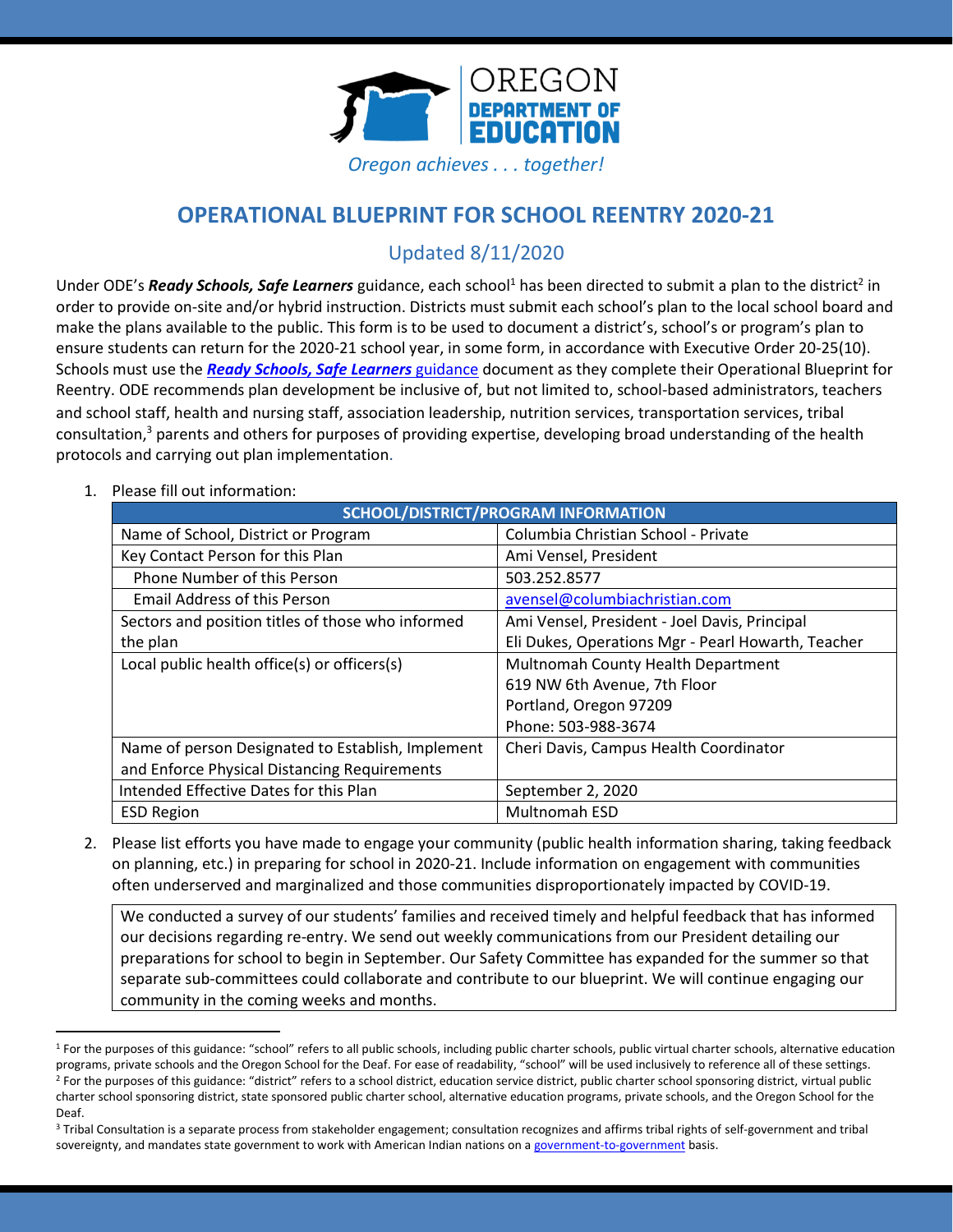3. Indicate which instructional model will be used.

*Select One:*

☐ **On-Site Learning** ☐ **Hybrid Learning** ☒ **Comprehensive Distance Learning**

- 4. If you selected Comprehensive Distance Learning, you only have to fill out the green portion of the Operational Blueprint for Reentry (i.e., page 2 in the initial template).
- 5. If you selected On-Site Learning or Hybrid Learning, you have to fill out the blue portion of the Operational Blueprint for Reentry (i.e., pages 3-19 in the initial template) an[d submit](https://app.smartsheet.com/b/form/a4dedb5185d94966b1dffc75e4874c8a) online. [\(https://app.smartsheet.com/b/form/a4dedb5185d94966b1dffc75e4874c8a\)](https://app.smartsheet.com/b/form/a4dedb5185d94966b1dffc75e4874c8a) by August 17, 2020 or prior to the beginning of the 2020-21 school year.

\* **Note:** Private schools are required to comply with only sections 1-3 of the *Ready Schools, Safe Learners* guidance.

## **REQUIREMENTS FOR COMPREHENSIVE DISTANCE LEARNING OPERATIONAL BLUEPRINT**

*This section must be completed by any school that is seeking to provide instruction through Comprehensive Distance Learning. For Private Schools, completing this section is optional (not required). Schools providing On-Site or Hybrid Instructional Models do not need to complete this section.*

**Describe why you are selecting Comprehensive Distance Learning as the school's Instructional Model for the effective dates of this plan.**

We are providing instruction through Comprehensive Distance Learning (CDL) because of the state-wide mandate regarding the metrics that must be met to resume hybrid and on-site instruction.

**In completing this portion of the Blueprint you are attesting that you have reviewed the Comprehensive Distance Learning Guidance. [Here is](https://www.oregon.gov/ode/students-and-family/healthsafety/Documents/Comprehensive%20Distance%20Learning%20Requirements%20Review.pdf)  [a link to the overview of CDL Requirements.](https://www.oregon.gov/ode/students-and-family/healthsafety/Documents/Comprehensive%20Distance%20Learning%20Requirements%20Review.pdf) Please name any requirements you need ODE to review for any possible flexibility or waiver.**  Yes, we have reviewed the Comprehensive Distance Learning Guidance document.

**Describe the school's plan, including the anticipated timeline, for returning to Hybrid Learning or On-Site Learning consistent with the** *Ready Schools, Safe Learners* **guidance.**

We are providing instruction through Comprehensive Distance Learning (CDL) **only** until the metrics allow us to open up to hybrid and on-site instruction when we will switch to a hybrid model. We plan to follow specific guidelines for limited in-person instruction while we are doing CDL.

We are completing sections 1 through 3 now so that we can confirm with our LPHA to begin offering limited in-person instruction as soon as we meet the requirements for an exception that are laid out in the "Guidance for Limited In-Person Instruction During Comprehensive Distance Learning" document.

*The remainder of this operational blueprint is not applicable to schools operating a Comprehensive Distance Learning Model.*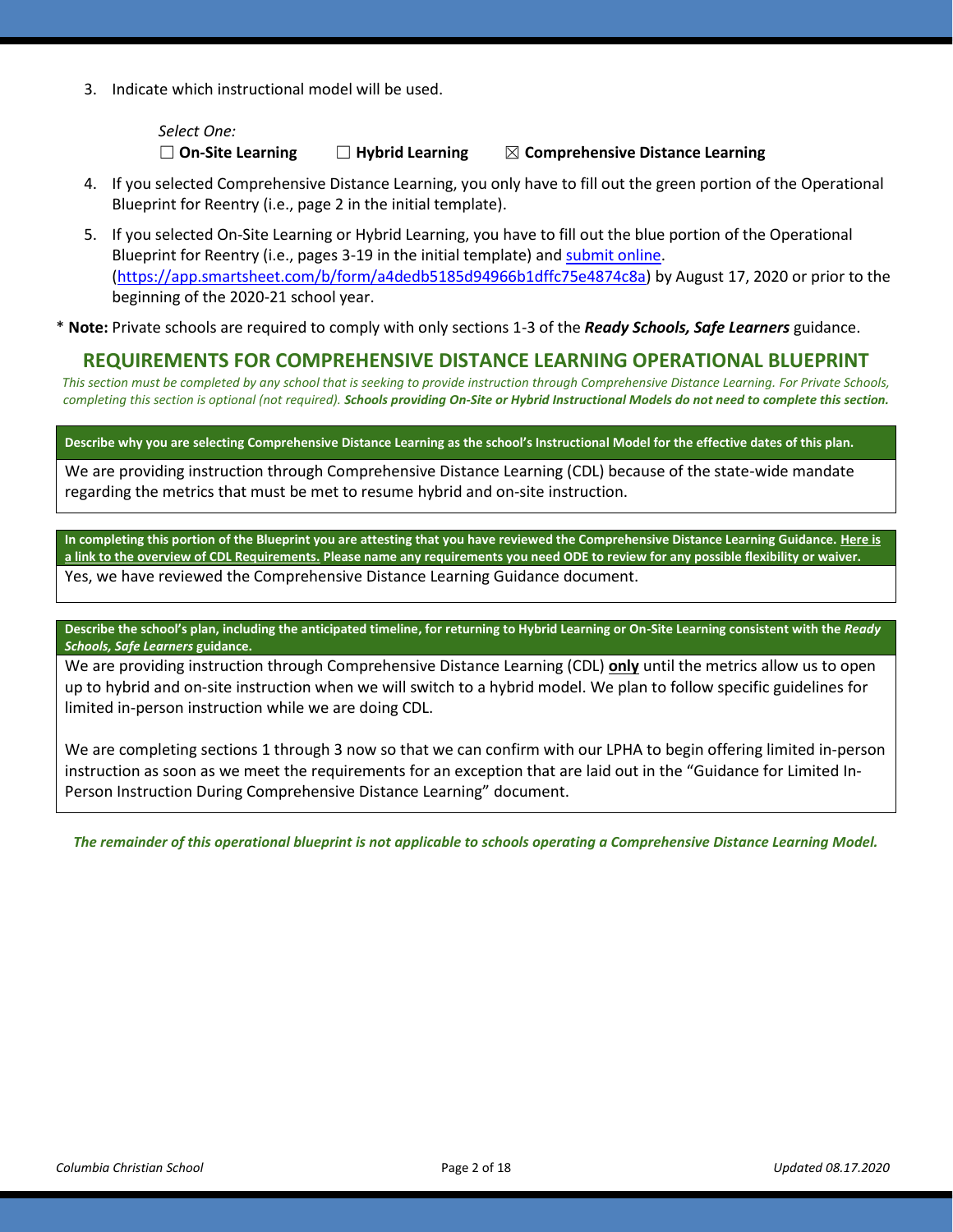# **ESSENTIAL REQUIREMENTS FOR HYBRID / ON-SITE OPERATIONAL BLUEPRINT**

*This section must be completed by any school that is providing instruction through On-Site or Hybrid Instructional Models. Schools providing Comprehensive Distance Learning Instructional Models do not need to complete this section unless the school is implementing the* **Limited In-Person Instruction** *provision under the Comprehensive Distance Learning guidance.*



# **0. Community Health Metrics**

#### **METRICS FOR ON-SITE OR HYBRID INSTRUCTION**

☐ The school currently meets the required metrics to successfully reopen for in-person instruction in an On-Site or Hybrid model. *If this box cannot yet be checked, the school must return to Comprehensive Distance Learning but may be able to provide some in-person instruction through the exceptions noted below.*

#### **EXCEPTIONS FOR SPECIFIC IN-PERSON INSTRUCTION WHERE REQUIRED CONDITIONS ARE MET**

- $\Box$  The school currently meets the exceptions required to provide in-person person education for students in grades K-3 (see section 0d(1) of the *Ready Schools, Safe Learners* guidance).
- $\Box$  The school currently meets the exceptions required to provide limited in-person instruction for specific groups of students (see section 0d(2) of the *Ready Schools, Safe Learners* guidance).
- $\Box$  The school currently meets the exceptions required for remote or rural schools in larger population counties to provide in-person instruction (see section 0d(3) of the *Ready Schools, Safe Learners* guidance).
- $\Box$  The school currently meets the exceptions required for smaller population counties to provide in-person instruction (see section 0d(4) of the *Ready Schools, Safe Learners* guidance).
- ☐ The school currently meets the exceptions required for schools in low population density counties (see section 0d(5) of the *Ready Schools, Safe Learners* guidance).
- ☐ The school currently meets the exceptions required for small districts to provide in-person instruction (see section 0d(6) of the *Ready Schools, Safe Learners* guidance).



# **1. Public Health Protocols**

#### **1a. COMMUNICABLE DISEASE MANAGEMENT PLAN FOR COVID-19**

|        | <b>OHA/ODE Requirements</b>                                                                                                                         | <b>Hybrid/Onsite Plan</b>                              |
|--------|-----------------------------------------------------------------------------------------------------------------------------------------------------|--------------------------------------------------------|
| $\Box$ | Implement measures to limit the spread of COVID-19 within the school                                                                                |                                                        |
|        | setting.                                                                                                                                            | Our Communicable Disease Management Plan is currently  |
| $\Box$ | Update written Communicable Disease Management Plan to specifically                                                                                 | being updated and will be posted on our website before |
|        | address the prevention of the spread of COVID-19.                                                                                                   | beginning onsite or hybrid instruction.                |
| $\Box$ | Designate a person at each school to establish, implement and enforce                                                                               |                                                        |
|        | physical distancing requirements, consistent with this guidance and other<br>guidance from OHA.                                                     |                                                        |
| $\Box$ | Include names of the LPHA staff, school nurses, and other medical experts<br>who provided support and resources to the district/school policies and |                                                        |
|        | plans. Review relevant local, state, and national evidence to inform plan.                                                                          |                                                        |
| $\Box$ | Process and procedures established to train all staff in sections 1 - 3 of the                                                                      |                                                        |
|        | <b>Ready Schools, Safe Learners</b> guidance. Consider conducting the training                                                                      |                                                        |
|        | virtually, or, if in-person, ensure physical distancing is maintained to the                                                                        |                                                        |
|        | maximum extent possible.                                                                                                                            |                                                        |
| $\Box$ | Protocol to notify the local public health authority (LPHA Directory by                                                                             |                                                        |
|        | County) of any confirmed COVID-19 cases among students or staff.                                                                                    |                                                        |
| $\Box$ | Plans for systematic disinfection of classrooms, offices, bathrooms and                                                                             |                                                        |
|        | activity areas.                                                                                                                                     |                                                        |
| $\Box$ | Process to report to the LPHA any cluster of any illness among staff or<br>students.                                                                |                                                        |
| $\Box$ | Protocol to cooperate with the LPHA recommendations.                                                                                                |                                                        |
| $\Box$ | Provide all logs and information to the LPHA in a timely manner.                                                                                    |                                                        |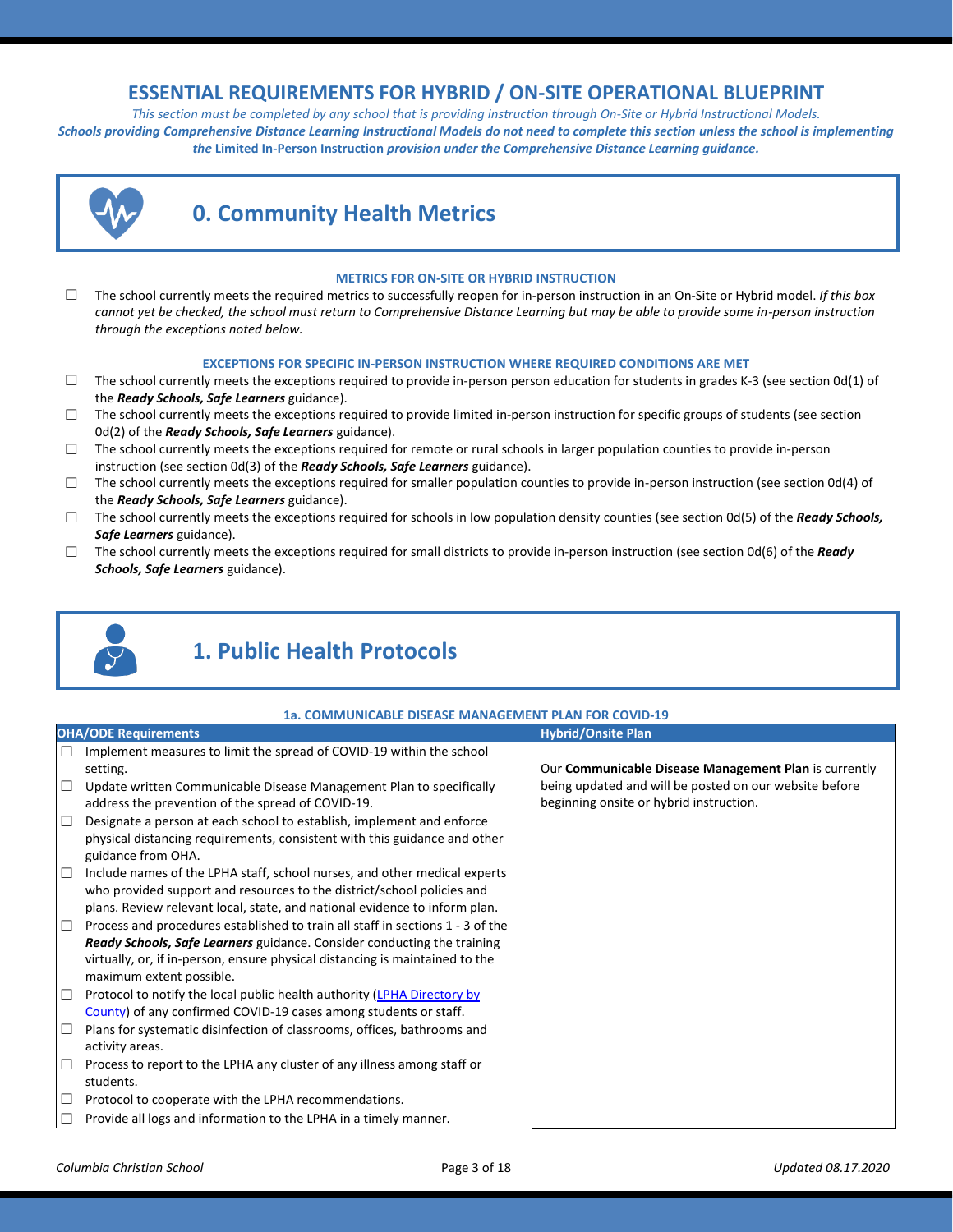|        | <b>OHA/ODE Requirements</b>                                                                                                                                                                                                                 | <b>Hybrid/Onsite Plan</b> |
|--------|---------------------------------------------------------------------------------------------------------------------------------------------------------------------------------------------------------------------------------------------|---------------------------|
| $\Box$ | Protocol for screening students and staff for symptoms (see section 1f of the<br>Ready Schools, Safe Learners guidance).                                                                                                                    |                           |
| $\Box$ | Protocol to isolate any ill or exposed persons from physical contact with                                                                                                                                                                   |                           |
|        | others.                                                                                                                                                                                                                                     |                           |
| $\Box$ | Protocol for communicating potential COVID-19 cases to the school                                                                                                                                                                           |                           |
|        | community and other stakeholders (see section 1e of the Ready Schools,                                                                                                                                                                      |                           |
|        | Safe Learners guidance).                                                                                                                                                                                                                    |                           |
| $\Box$ | Create a system for maintaining daily logs for each student/cohort for the                                                                                                                                                                  |                           |
|        | purposes of contact tracing. This system needs to be made in consultation                                                                                                                                                                   |                           |
|        | with a school/district nurse or an LPHA official. Sample logs are available as a                                                                                                                                                            |                           |
|        | part of the Oregon School Nurses Association COVID-19 Toolkit.                                                                                                                                                                              |                           |
|        | If a student(s) is part of a stable cohort (a group of students that are                                                                                                                                                                    |                           |
|        | consistently in contact with each other or in multiple cohort groups)                                                                                                                                                                       |                           |
|        | that conform to the requirements of cohorting (see section 1d of the                                                                                                                                                                        |                           |
|        | Ready Schools, Safe Learners guidance), the daily log may be                                                                                                                                                                                |                           |
|        | maintained for the cohort.                                                                                                                                                                                                                  |                           |
|        | If a student(s) is not part of a stable cohort, then an individual student                                                                                                                                                                  |                           |
|        | log must be maintained.                                                                                                                                                                                                                     |                           |
| □      | Required components of individual daily student/cohort logs include:                                                                                                                                                                        |                           |
|        | Child's name<br>$\bullet$                                                                                                                                                                                                                   |                           |
|        | Drop off/pick up time                                                                                                                                                                                                                       |                           |
|        | Parent/guardian name and emergency contact information                                                                                                                                                                                      |                           |
|        | All staff (including itinerant staff, district staff, substitutes, and guest                                                                                                                                                                |                           |
|        | teachers) names and phone numbers who interact with a stable cohort                                                                                                                                                                         |                           |
|        | or individual student                                                                                                                                                                                                                       |                           |
| ⊔      | Protocol to record/keep daily logs to be used for contact tracing for a                                                                                                                                                                     |                           |
|        | minimum of four weeks to assist the LPHA as needed.                                                                                                                                                                                         |                           |
| $\Box$ | Process to ensure that all itinerant and all district staff (maintenance,                                                                                                                                                                   |                           |
|        | administrative, delivery, nutrition, and any other staff) who move between                                                                                                                                                                  |                           |
|        | buildings keep a log or calendar with a running four-week history of their                                                                                                                                                                  |                           |
|        | time in each school building and who they were in contact with at each site.                                                                                                                                                                |                           |
| $\Box$ | Process to ensure that the school reports to and consults with the LPHA                                                                                                                                                                     |                           |
|        |                                                                                                                                                                                                                                             |                           |
|        |                                                                                                                                                                                                                                             |                           |
|        |                                                                                                                                                                                                                                             |                           |
| $\Box$ | regarding cleaning and possible classroom or program closure if anyone who<br>has entered school is diagnosed with COVID-19.<br>Protocol to respond to potential outbreaks (see section 3 of the Ready<br>Schools, Safe Learners guidance). |                           |

#### **1b. HIGH-RISK POPULATIONS**

| <b>1b. HIGH-RISK POPULATIONS</b>                                                                                                                                                                                                                                                                                                                                                                                                                                                                                                     |              |                                                                                                                                                                                                                                                   |  |
|--------------------------------------------------------------------------------------------------------------------------------------------------------------------------------------------------------------------------------------------------------------------------------------------------------------------------------------------------------------------------------------------------------------------------------------------------------------------------------------------------------------------------------------|--------------|---------------------------------------------------------------------------------------------------------------------------------------------------------------------------------------------------------------------------------------------------|--|
| <b>OHA/ODE Requirements</b>                                                                                                                                                                                                                                                                                                                                                                                                                                                                                                          |              | <b>Hybrid/Onsite Plan</b>                                                                                                                                                                                                                         |  |
| Serve students in high-risk population(s) whether learning is happening<br>$\Box$<br>through On-Site, Hybrid (partially On-Site and partially Comprehensive<br>Distance Learning models), or Comprehensive Distance Learning models.                                                                                                                                                                                                                                                                                                 |              | All staff and students are given the opportunity to self-<br>identify as vulnerable or as part of a vulnerable household.                                                                                                                         |  |
| Medically Fragile, Complex and Nursing-Dependent Student Requirements<br>All districts must account for students who have health conditions that<br>$\Box$<br>require additional nursing services. Oregon law (ORS 336.201) defines three<br>levels of severity related to required nursing services:<br>Medically Complex: Are students who may have an unstable health<br>1.<br>condition and who may require daily professional nursing services.<br>Medically Fragile: Are students who may have a life-threatening health<br>2. |              | <b>Staff</b><br>Redeployed staff members can be assigned to:<br>On-line instruction and support<br>Maintenance projects, custodial work, office work<br>without student/staff contact<br>Or, leave options                                        |  |
| condition and who may require immediate professional nursing<br>services.<br>Nursing-Dependent: Are students who have an unstable or life-<br>3.<br>threatening health condition and who require daily, direct, and<br>continuous professional nursing services.<br>Staff and school administrators, in partnership with school nurses, or other<br>$\Box$<br>school health providers, should work with interdisciplinary teams to address                                                                                           |              | <b>Students</b><br>Students identified as vulnerable by a physician, or<br>parent/ quardian will:<br>be enrolled in online instruction with consistent<br>check-ins<br>continue to receive support services if applicable                         |  |
| individual student needs. The school registered nurse (RN) is responsible for<br>nursing care provided to individual students as outlined in ODE guidance and<br>state law:<br>Communicate with parents and health care providers to determine<br>return to school status and current needs of the student.                                                                                                                                                                                                                          |              | <b>Visitors/Volunteers</b><br>Visitors/Volunteers will be unable to work in schools, or<br>complete other volunteer activities that require in person<br>interaction, at this time. Adults in schools are limited to<br>essential personnel only. |  |
| Columbia Christian School                                                                                                                                                                                                                                                                                                                                                                                                                                                                                                            | Page 4 of 18 | Updated 08.17.2020                                                                                                                                                                                                                                |  |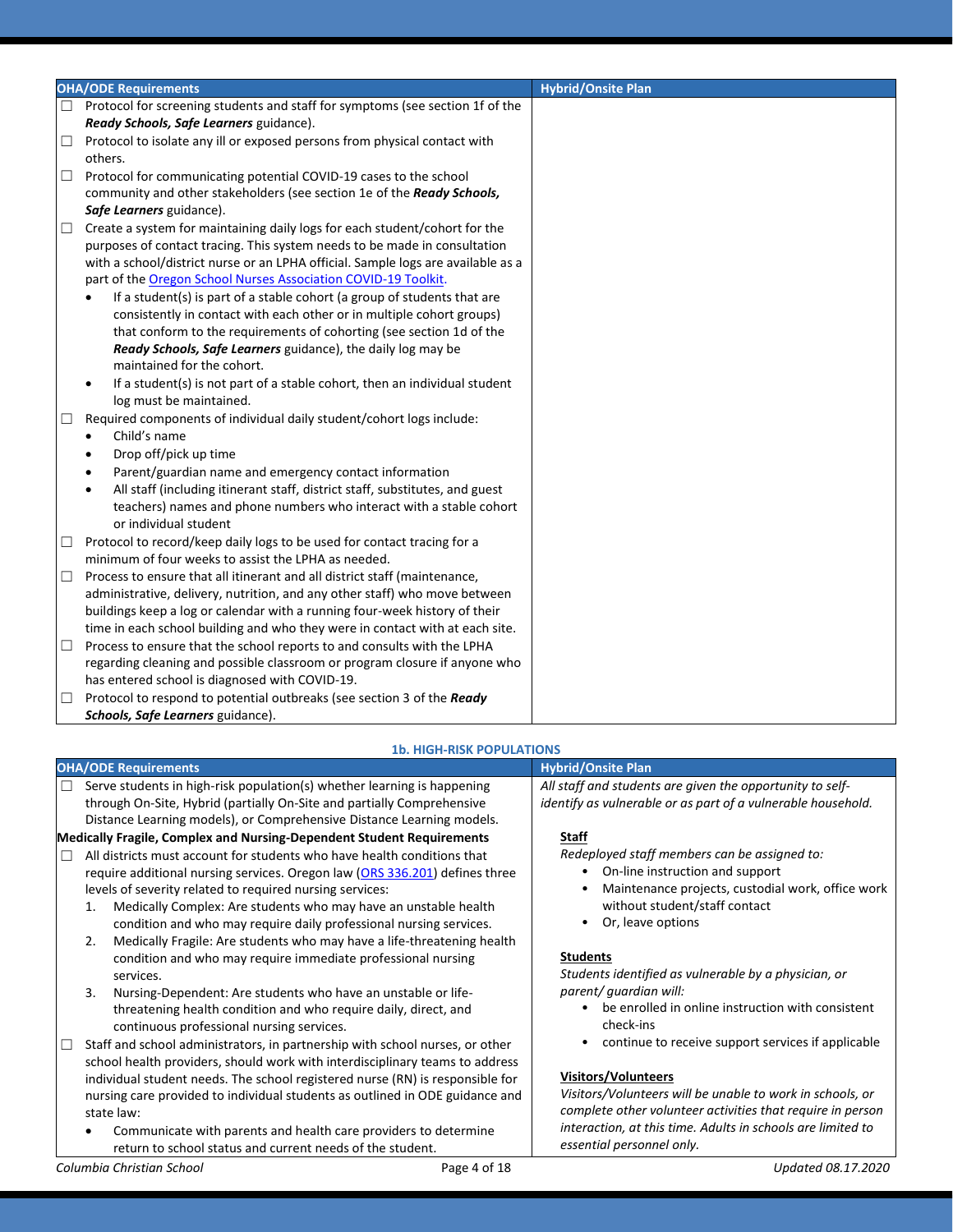| <b>OHA/ODE Requirements</b><br><b>Hybrid/Onsite Plan</b><br>Coordinate and update other health services the student may be<br>receiving in addition to nursing services. This may include speech<br>language pathology, occupational therapy, physical therapy, as well as<br>behavioral and mental health services.<br>Modify Health Management Plans, Care Plans, IEPs, or 504 or other<br>$\bullet$<br>student-level medical plans, as indicated, to address current health care<br>considerations. |  |
|--------------------------------------------------------------------------------------------------------------------------------------------------------------------------------------------------------------------------------------------------------------------------------------------------------------------------------------------------------------------------------------------------------------------------------------------------------------------------------------------------------|--|
|                                                                                                                                                                                                                                                                                                                                                                                                                                                                                                        |  |
|                                                                                                                                                                                                                                                                                                                                                                                                                                                                                                        |  |
|                                                                                                                                                                                                                                                                                                                                                                                                                                                                                                        |  |
|                                                                                                                                                                                                                                                                                                                                                                                                                                                                                                        |  |
|                                                                                                                                                                                                                                                                                                                                                                                                                                                                                                        |  |
|                                                                                                                                                                                                                                                                                                                                                                                                                                                                                                        |  |
|                                                                                                                                                                                                                                                                                                                                                                                                                                                                                                        |  |
|                                                                                                                                                                                                                                                                                                                                                                                                                                                                                                        |  |
| The RN practicing in the school setting should be supported to remain                                                                                                                                                                                                                                                                                                                                                                                                                                  |  |
| up to date on current guidelines and access professional support such                                                                                                                                                                                                                                                                                                                                                                                                                                  |  |
| as evidence-based resources from the Oregon School Nurses<br>Association.                                                                                                                                                                                                                                                                                                                                                                                                                              |  |
|                                                                                                                                                                                                                                                                                                                                                                                                                                                                                                        |  |
| Service provision should consider health and safety as well as legal<br>$\bullet$                                                                                                                                                                                                                                                                                                                                                                                                                      |  |
| standards.                                                                                                                                                                                                                                                                                                                                                                                                                                                                                             |  |
| Appropriate medical-grade personal protective equipment (PPE) should<br>٠                                                                                                                                                                                                                                                                                                                                                                                                                              |  |
| be made available to nurses and other health providers.                                                                                                                                                                                                                                                                                                                                                                                                                                                |  |
| Work with an interdisciplinary team to meet requirements of ADA and<br>٠<br>FAPE.                                                                                                                                                                                                                                                                                                                                                                                                                      |  |
|                                                                                                                                                                                                                                                                                                                                                                                                                                                                                                        |  |
| High-risk individuals may meet criteria for exclusion during a local<br>$\bullet$                                                                                                                                                                                                                                                                                                                                                                                                                      |  |
| health crisis.                                                                                                                                                                                                                                                                                                                                                                                                                                                                                         |  |
| Refer to updated state and national guidance and resources such as:                                                                                                                                                                                                                                                                                                                                                                                                                                    |  |
| U.S. Department of Education Supplemental Fact Sheet:<br>$\circ$                                                                                                                                                                                                                                                                                                                                                                                                                                       |  |
| Addressing the Risk of COVID-19 in Preschool, Elementary and                                                                                                                                                                                                                                                                                                                                                                                                                                           |  |
| Secondary Schools While Serving Children with Disabilities from                                                                                                                                                                                                                                                                                                                                                                                                                                        |  |
| March 21, 2020.                                                                                                                                                                                                                                                                                                                                                                                                                                                                                        |  |
| ODE guidance updates for Special Education. Example from March<br>$\circ$                                                                                                                                                                                                                                                                                                                                                                                                                              |  |
| 11, 2020.                                                                                                                                                                                                                                                                                                                                                                                                                                                                                              |  |
| OAR 581-015-2000 Special Education, requires districts to provide<br>$\circ$<br>'school health services and school nurse services' as part of the                                                                                                                                                                                                                                                                                                                                                      |  |
|                                                                                                                                                                                                                                                                                                                                                                                                                                                                                                        |  |
| 'related services' in order 'to assist a child with a disability to<br>benefit from special education.'                                                                                                                                                                                                                                                                                                                                                                                                |  |
| OAR 333-019-0010 Public Health: Investigation and Control of                                                                                                                                                                                                                                                                                                                                                                                                                                           |  |
| $\circ$                                                                                                                                                                                                                                                                                                                                                                                                                                                                                                |  |
| Diseases: General Powers and Responsibilities, outlines authority<br>and responsibilities for school exclusion.                                                                                                                                                                                                                                                                                                                                                                                        |  |

#### **1c. PHYSICAL DISTANCING**

| <b>OHA/ODE Requirements</b>                                                                                                                                                                                                                                                                                                                                                                                                                                                                                                                                                                                                                                                                                                                                                                                                                                                                                                                                                                                                                                                                                                                                    | <b>Hybrid/Onsite Plan</b>                                                                                                                                                                                                                                                                                                                                                                                                                                                                                                                                                                                                                                                                                                                                                                                                                                                                                                                                                                                                                    |
|----------------------------------------------------------------------------------------------------------------------------------------------------------------------------------------------------------------------------------------------------------------------------------------------------------------------------------------------------------------------------------------------------------------------------------------------------------------------------------------------------------------------------------------------------------------------------------------------------------------------------------------------------------------------------------------------------------------------------------------------------------------------------------------------------------------------------------------------------------------------------------------------------------------------------------------------------------------------------------------------------------------------------------------------------------------------------------------------------------------------------------------------------------------|----------------------------------------------------------------------------------------------------------------------------------------------------------------------------------------------------------------------------------------------------------------------------------------------------------------------------------------------------------------------------------------------------------------------------------------------------------------------------------------------------------------------------------------------------------------------------------------------------------------------------------------------------------------------------------------------------------------------------------------------------------------------------------------------------------------------------------------------------------------------------------------------------------------------------------------------------------------------------------------------------------------------------------------------|
| Establish a minimum of 35 square feet per person when determining room<br>□<br>capacity. Calculate only with usable classroom space, understanding that<br>desks and room set-up will require use of all space in the calculation. This<br>also applies for professional development and staff gatherings.<br>Support physical distancing in all daily activities and instruction, maintaining<br>□<br>six feet between individuals to the maximum extent possible.<br>Minimize time standing in lines and take steps to ensure that six feet of<br>□<br>distance between students is maintained, including marking spacing on<br>floor, one-way traffic flow in constrained spaces, etc.<br>Schedule modifications to limit the number of students in the building (e.g.,<br>□<br>rotating groups by days or location, staggered schedules to avoid hallway<br>crowding and gathering).<br>Plan for students who will need additional support in learning how to<br>□<br>maintain physical distancing requirements. Provide instruction; don't employ<br>punitive discipline.<br>Staff should maintain physical distancing during all staff meetings and<br>□ | Overall, we will remove extra furniture to make more room<br>and remove fabric-covered furniture & classroom items.<br>6 <sup>th</sup> -8 <sup>th</sup> grade (classrooms)<br>OC 126 classroom (812 ft <sup>2</sup> room) - 23 people $[7th]$<br>OC 127 classroom (783 ft <sup>2</sup> room) - 22 people [7 <sup>th</sup> ]<br>OC 129 classroom (900 ft <sup>2</sup> room) - 25 people [8 <sup>th</sup> ]<br>OC 117 classroom (674 ft <sup>2</sup> room) - 19 people [6 <sup>th</sup> ]<br>Elementary (classrooms)<br>OC 102 classroom (1004 ft <sup>2</sup> room) - 28 people $[3^{rd}]$<br>$\bullet$<br>OC 106 classroom (710 ft <sup>2</sup> room) - 20 people $[4th]$<br>OC 107 classroom (710 ft <sup>2</sup> room) - 20 people [5 <sup>th</sup> ]<br>OC 108 classroom (710 ft <sup>2</sup> room) - 20 people [2 <sup>nd</sup> ]<br>OC 109 classroom (674 ft <sup>2</sup> room) - 19 people [extra]<br>OC 110 classroom (710 ft <sup>2</sup> room) - 20 people [extra]<br>OC 116 classroom (525 ft <sup>2</sup> room) - 15 people [art] |
| conferences, or consider remote web-based meetings.                                                                                                                                                                                                                                                                                                                                                                                                                                                                                                                                                                                                                                                                                                                                                                                                                                                                                                                                                                                                                                                                                                            | OC 118 classroom (880 ft <sup>2</sup> room) - 25 people [1st]<br>OC 120 classroom (728 ft <sup>2</sup> room) - 20 people [K]<br>OC 125 classroom (600 ft <sup>2</sup> room) - 17 people [PK]<br>9 <sup>th</sup> -12 <sup>th</sup> grade (classrooms)<br>S103 classroom (1120 ft <sup>2</sup> room) - 32 people<br>S107 classroom (644 ft <sup>2</sup> room) - 18 people<br>S109 classroom (644 ft <sup>2</sup> room) - 18 people<br>$\bullet$<br>Gym 2 classroom (1128 ft <sup>2</sup> room) - 32 people<br>S202 classroom (672 ft <sup>2</sup> room) - 19 people                                                                                                                                                                                                                                                                                                                                                                                                                                                                            |
| Columbia Christian School<br>Page 5 of 18                                                                                                                                                                                                                                                                                                                                                                                                                                                                                                                                                                                                                                                                                                                                                                                                                                                                                                                                                                                                                                                                                                                      | Updated 08.17.2020                                                                                                                                                                                                                                                                                                                                                                                                                                                                                                                                                                                                                                                                                                                                                                                                                                                                                                                                                                                                                           |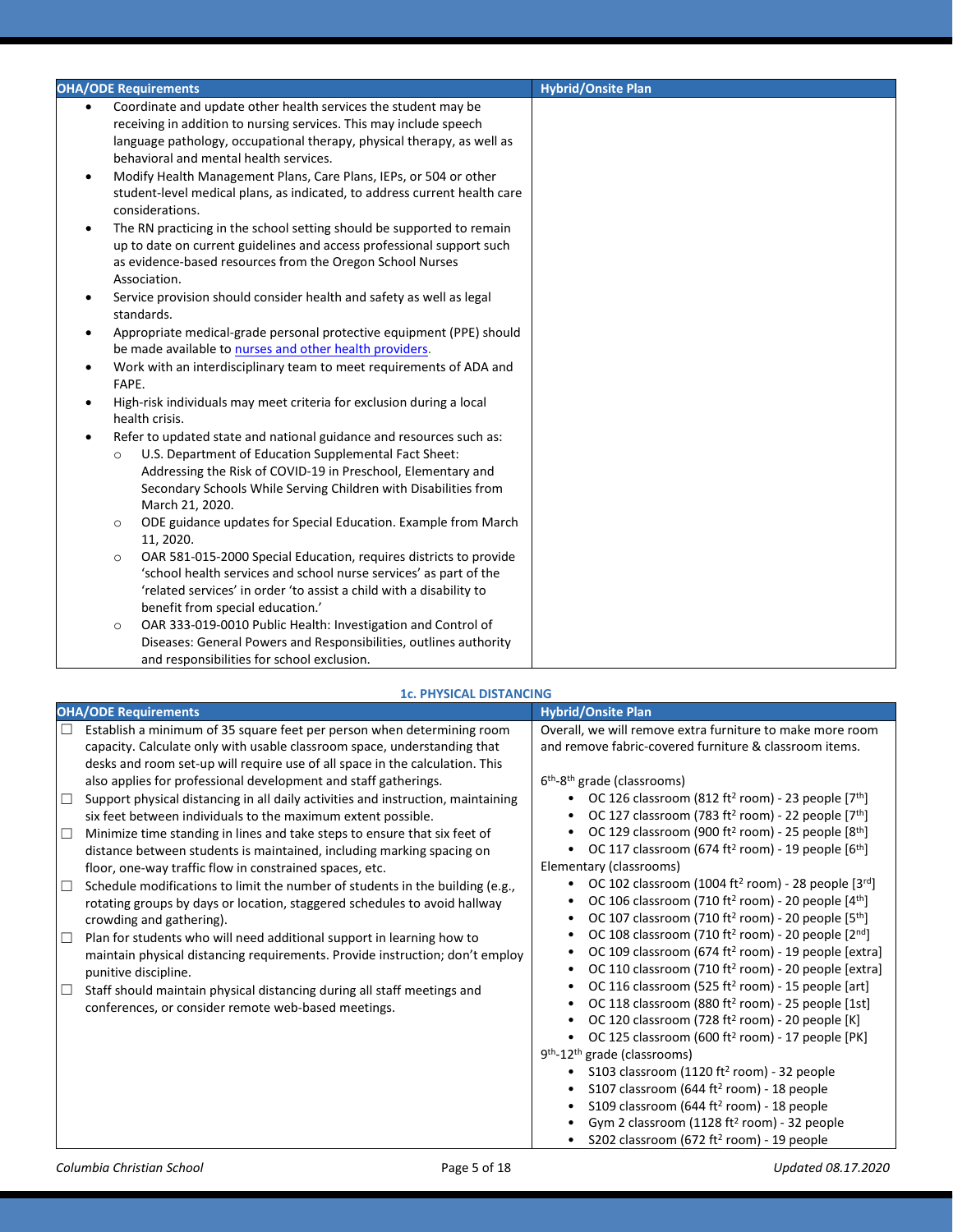| <b>OHA/ODE Requirements</b> | <b>Hybrid/Onsite Plan</b>                                                                                                                                                                                                                                                                                                                                                                                                                                                                                                                                                                                                                                                                                                                                                                                                                                                                                                                                                                                                                                                                                                                                                                                                                                                  |
|-----------------------------|----------------------------------------------------------------------------------------------------------------------------------------------------------------------------------------------------------------------------------------------------------------------------------------------------------------------------------------------------------------------------------------------------------------------------------------------------------------------------------------------------------------------------------------------------------------------------------------------------------------------------------------------------------------------------------------------------------------------------------------------------------------------------------------------------------------------------------------------------------------------------------------------------------------------------------------------------------------------------------------------------------------------------------------------------------------------------------------------------------------------------------------------------------------------------------------------------------------------------------------------------------------------------|
|                             | S203 classroom (616 ft <sup>2</sup> room) - 17 people<br>$\bullet$<br>S205 classroom (644 ft <sup>2</sup> room) - 18 people<br>S206 classroom (644 ft <sup>2</sup> room) - 18 people<br>S207 classroom (644 ft <sup>2</sup> room) - 18 people<br>S209 classroom (644 ft <sup>2</sup> room) - 18 people<br>S210 classroom (616 ft <sup>2</sup> room) - 17 people<br>S212 classroom (672 ft <sup>2</sup> room) - 19 people<br>Capacity for Multi-use Rooms (limit use of rooms with<br>cleaning between cohorts):<br>• OC 103 - OC Science Lab (776 ft <sup>2</sup> room) - 22 people<br>OC 105 - Library (738 ft <sup>2</sup> room) - 21 people<br>OC 128 - MS Commons (650 ft <sup>2</sup> room) - 18 people<br>Gym1 - Science Lab (595 ft <sup>2</sup> room) - 17 people<br>S204 - Computer Lab (616 ft <sup>2</sup> room) - 17 people<br>Gymnasium: 8800 ft <sup>2</sup> room - 251 people<br>Upper JC (SW): 1800 ft <sup>2</sup> room - 51 people<br>Upper JC (SE): $1900$ ft <sup>2</sup> room - 54 people<br>Lower JC: 2300 ft <sup>2</sup> room - 65 people<br>• Eastside Auditorium 3500 ft <sup>2</sup> room - 100 people<br>Art - schedule art classes in the art room, outside, or in<br>classrooms. Limit use of art supplies with cleaning between<br>cohorts. |
|                             | Music - schedule music classes in the music room, outside,<br>or in classrooms. Limit use of all band instruments with<br>cleaning between cohorts. Choir activities limited or<br>conducted outside with at least 12 feet between students.<br>PE - schedule PE classes in the gym, outside, or in classrooms<br>(possibly with cohort groups). Provide time for cleaning<br>between groups if using common spaces or equipment.                                                                                                                                                                                                                                                                                                                                                                                                                                                                                                                                                                                                                                                                                                                                                                                                                                          |

#### **1d. COHORTING**

| <b>OHA/ODE Requirements</b>                                                                                                                                                                                                                                                                                                                                                                                                                                                                                                                                                                                                                                                                                                                                                                                                                                                                                                                                                                                                                                                                                                                                                                                                                                                                                                                                                                                                                                                                                          | <b>Hybrid/Onsite Plan</b>                                                                                                                                                                                                                                                                                                                                                                                                                                                                                                                                                                                                                                                                                                                                                                                                                                                                                                                                                                                                                                                       |
|----------------------------------------------------------------------------------------------------------------------------------------------------------------------------------------------------------------------------------------------------------------------------------------------------------------------------------------------------------------------------------------------------------------------------------------------------------------------------------------------------------------------------------------------------------------------------------------------------------------------------------------------------------------------------------------------------------------------------------------------------------------------------------------------------------------------------------------------------------------------------------------------------------------------------------------------------------------------------------------------------------------------------------------------------------------------------------------------------------------------------------------------------------------------------------------------------------------------------------------------------------------------------------------------------------------------------------------------------------------------------------------------------------------------------------------------------------------------------------------------------------------------|---------------------------------------------------------------------------------------------------------------------------------------------------------------------------------------------------------------------------------------------------------------------------------------------------------------------------------------------------------------------------------------------------------------------------------------------------------------------------------------------------------------------------------------------------------------------------------------------------------------------------------------------------------------------------------------------------------------------------------------------------------------------------------------------------------------------------------------------------------------------------------------------------------------------------------------------------------------------------------------------------------------------------------------------------------------------------------|
| Where feasible, establish stable cohorts: groups should be no larger than<br>$\Box$<br>can be accommodated by the space available to provide 35 square feet per<br>person, including staff.<br>The smaller the cohort, the less risk of spreading disease. As cohort<br>$\bullet$<br>groups increase in size, the risk of spreading disease increases.<br>Students cannot be part of any single cohort, or part of multiple cohorts that<br>$\Box$<br>exceed a total of 100 people within the educational week. Schools should<br>plan to limit cohort sizes to allow for efficient contact-tracing and minimal<br>risk for exposure.<br>Each school must have a system for daily logs to ensure contract tracing<br>□<br>among the cohort (see section 1a of the Ready Schools, Safe Learners<br>guidance).<br>Minimize interaction between students in different stable cohorts (e.g.,<br>□<br>access to restrooms, activities, common areas). Provide access to All<br>Gender/Gender Neutral restrooms.<br>Cleaning and disinfecting surfaces (e.g., desks, door handles, etc.) must be<br>□<br>maintained between multiple student uses, even in the same cohort.<br>Design cohorts such that all students (including those protected under ADA<br>□<br>and IDEA) maintain access to general education, grade-level academic<br>content standards, and peers.<br>Staff who interact with multiple stable cohorts must wash/sanitize their<br>$\Box$<br>hands between interactions with different stable cohorts. | These are the identified stable cohorts to ensure capability<br>of contact-tracing. These stable groups are maintained as<br>much as possible. In the event a stable cohort is changed,<br>the contact tracing logs will be updated.<br>Elementary<br>1)<br>a. Pre-K Class Cohort (half-day) (10 students)<br>b. Kinder, 1 <sup>st</sup> Grade Cohort (~34 students)<br>c. $2^{nd}$ , $3^{rd}$ Grade Cohort (~36 students)<br>d. $4th$ , 5 <sup>th</sup> Grade Cohort (~34 students)<br>High School<br>2)<br>a. 9 <sup>th</sup> , 10 <sup>th</sup> Grade cohort (~45 students)<br>b. $11th$ , $12th$ Grade cohort (~45 students)<br>Middle School<br>3)<br>a. $6th/7th/8th$ Grade cohort (~62 students) with grade<br>level sub-cohorts:<br>i. $6th$ (~16 students)<br>ii. $7th$ (~30 students)<br>iii. 8 <sup>th</sup> (~16 students)<br>b. Each middle school grade level (sub-cohort) will<br>have separate classes through the day, but will<br>share outdoor break times as well as lunch time -<br>these will be in areas that are large enough for<br>social distancing. |
|                                                                                                                                                                                                                                                                                                                                                                                                                                                                                                                                                                                                                                                                                                                                                                                                                                                                                                                                                                                                                                                                                                                                                                                                                                                                                                                                                                                                                                                                                                                      | Staff interacting with multiple stable cohorts will<br>wash/sanitize their hands between interactions.                                                                                                                                                                                                                                                                                                                                                                                                                                                                                                                                                                                                                                                                                                                                                                                                                                                                                                                                                                          |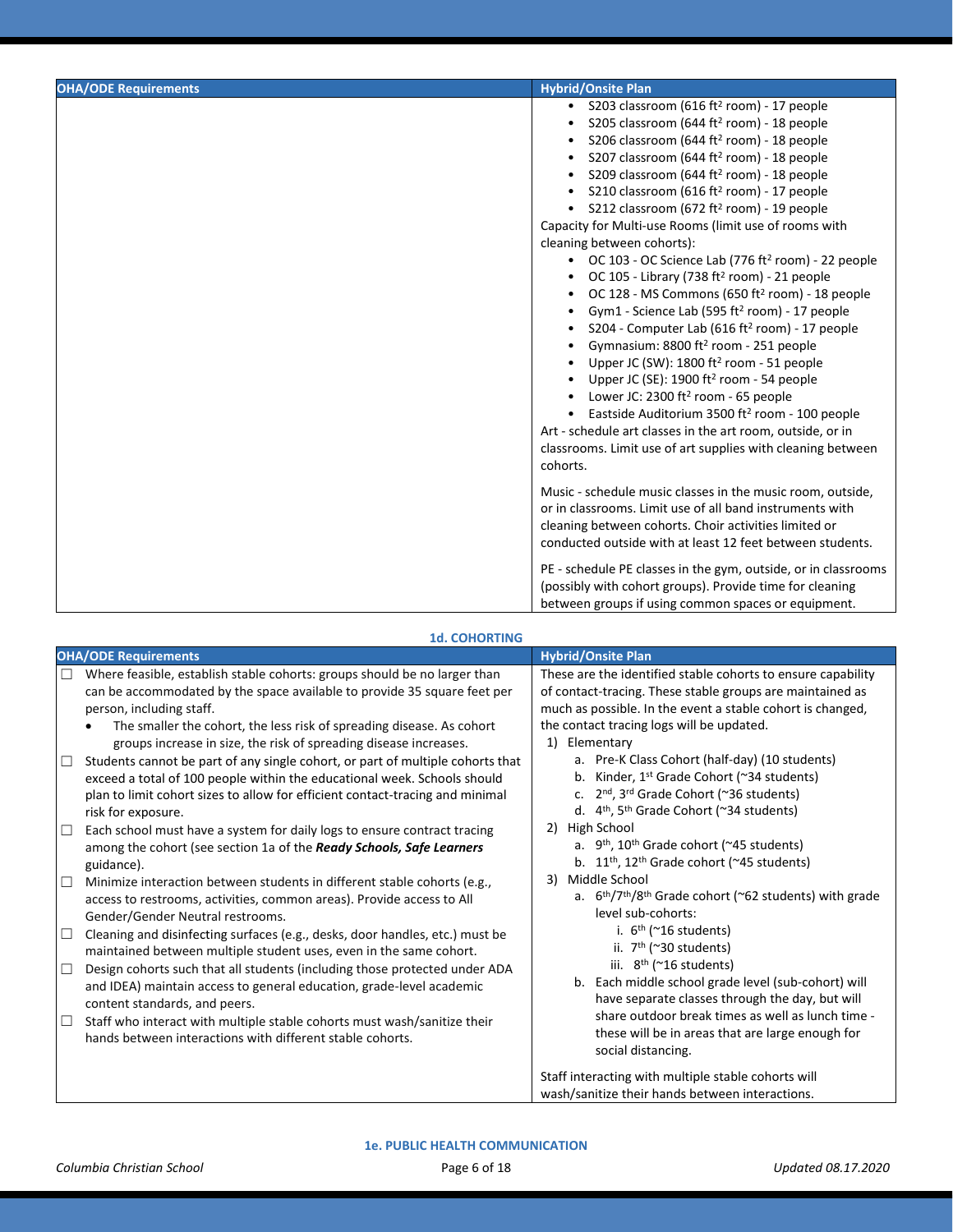| <b>OHA/ODE Requirements</b>                                                                                                                                                                                                                                                                                                                                                                                                                       | <b>Hybrid/Onsite Plan</b>                                                                                                                                                                                                                                                                 |  |
|---------------------------------------------------------------------------------------------------------------------------------------------------------------------------------------------------------------------------------------------------------------------------------------------------------------------------------------------------------------------------------------------------------------------------------------------------|-------------------------------------------------------------------------------------------------------------------------------------------------------------------------------------------------------------------------------------------------------------------------------------------|--|
| Communicate to staff at the start of On-Site instruction and at periodic<br>П<br>intervals explaining infection control measures that are being implemented<br>to prevent spread of disease.<br>Develop protocols for communicating with students, families and staff who<br>$\Box$<br>have come into close contact with a confirmed case.<br>The definition of exposure is being within 6 feet of a COVID-19 case for<br>15 minutes (or longer). | Communication<br>The school safety committee will develop<br>communication to staff, students, and families on<br>the infection control measures being implemented<br>to prevent spread of disease (see infectious disease<br>plan)<br>The school safety committee will develop protocols |  |
| Develop protocols for communicating immediately with staff, families, and<br>$\Box$<br>the community when a new case(s) of COVID-19 is diagnosed in students or<br>staff members, including a description of how the school or district is<br>responding.<br>Provide all information in languages and formats accessible to the school<br>$\Box$<br>community.                                                                                    | for communicating with anyone who has come into<br>close/sustained contact with a confirmed case or<br>when a new case has been confirmed and how the<br>school is responding.                                                                                                            |  |

|        | <b>OHA/ODE Requirements</b><br>Direct students and staff to stay home if they, or anyone in their homes or<br>community living spaces, have COVID-19 symptoms, or if anyone in their<br>home or community living spaces has COVID-19. COVID-19 symptoms are as<br>follows:<br>Primary symptoms of concern: cough, fever (temperature greater than<br>100.4°F) or chills, shortness of breath, or difficulty breathing.<br>Note that muscle pain, headache, sore throat, new loss of taste or<br>$\bullet$<br>smell, diarrhea, nausea, vomiting, nasal congestion, and runny nose are<br>also symptoms often associated with COVID-19. More information<br>about COVID-19 symptoms is available from CDC.<br>In addition to COVID-19 symptoms, students should be excluded from<br>$\bullet$<br>school for signs of other infectious diseases, per existing school policy<br>and protocols. See pages 9-12 of OHA/ODE Communicable Disease<br>Guidance. | <b>Hybrid/Onsite Plan</b><br><b>Screening Students:</b><br>• Students will be screened upon entrance by the<br>staff. When the screening indicates that a student<br>may be symptomatic, the student is directed to the<br>Outlaw Office for monitoring and isolation.<br>(Following established protocol from Communicable<br>Disease Management Plan).<br>Handwashing or hand-sanitizer stations are placed<br>by each exterior entrance for students to clean<br>hands each day upon arrival to school.<br><b>Screening Staff:</b><br>• Staff are required to report when they may have<br>been exposed to COVID-19. |
|--------|--------------------------------------------------------------------------------------------------------------------------------------------------------------------------------------------------------------------------------------------------------------------------------------------------------------------------------------------------------------------------------------------------------------------------------------------------------------------------------------------------------------------------------------------------------------------------------------------------------------------------------------------------------------------------------------------------------------------------------------------------------------------------------------------------------------------------------------------------------------------------------------------------------------------------------------------------------|-------------------------------------------------------------------------------------------------------------------------------------------------------------------------------------------------------------------------------------------------------------------------------------------------------------------------------------------------------------------------------------------------------------------------------------------------------------------------------------------------------------------------------------------------------------------------------------------------------------------------|
| $\Box$ | Emergency signs that require immediate medical attention:<br>Trouble breathing<br>$\circ$<br>Persistent pain or pressure in the chest<br>$\circ$<br>New confusion or inability to awaken<br>$\circ$<br>Bluish lips or face (lighter skin); greyish lips or face (darker skin)<br>$\circ$<br>Other severe symptoms<br>$\circ$<br>Screen all students and staff for symptoms on entry to bus/school every day.<br>This can be done visually and/or with confirmation from a<br>parent/caregiver/guardian. Staff members can self-screen and attest to their<br>own health.<br>Anyone displaying or reporting the primary symptoms of concern must<br>be isolated (see section 1i of the Ready Schools, Safe Learners<br>guidance) and sent home as soon as possible. See table "Planning for<br><b>COVID-19 Scenarios in Schools."</b><br>Additional guidance for nurses and health staff.                                                               | Staff are required to report when they have<br>symptoms related to COVID-19.<br><b>Ongoing Screening</b><br>• A weekly communication will remind parents to<br>report actual symptoms when notifying about<br>students being sick as part of communicable disease<br>surveillance.<br>Any student or staff known to have had, or been<br>$\bullet$<br>exposed to, COVID-19 shall not be allowed on<br>campus until the passage of 14 calendar days after<br>exposure and until symptoms are improving.<br>Follow LPHA advice on restricting from school any student or<br>staff known to have been exposed to COVID-19. |
| $\Box$ | Follow LPHA advice on restricting from school any student or staff known to<br>have been exposed (e.g., by a household member) to COVID-19. See table<br>"Planning for COVID-19 Scenarios in Schools."                                                                                                                                                                                                                                                                                                                                                                                                                                                                                                                                                                                                                                                                                                                                                 |                                                                                                                                                                                                                                                                                                                                                                                                                                                                                                                                                                                                                         |
| $\Box$ | Staff or students with a chronic or baseline cough that has worsened or is<br>not well-controlled with medication should be excluded from school. Do not<br>exclude staff or students who have other symptoms that are chronic or<br>baseline symptoms (e.g., asthma, allergies, etc.) from school.                                                                                                                                                                                                                                                                                                                                                                                                                                                                                                                                                                                                                                                    |                                                                                                                                                                                                                                                                                                                                                                                                                                                                                                                                                                                                                         |
| ⊔      | Hand hygiene on entry to school every day: wash with soap and water for 20<br>seconds or use an alcohol-based hand sanitizer with 60-95% alcohol.                                                                                                                                                                                                                                                                                                                                                                                                                                                                                                                                                                                                                                                                                                                                                                                                      |                                                                                                                                                                                                                                                                                                                                                                                                                                                                                                                                                                                                                         |

# **1f. ENTRY AND SCREENING**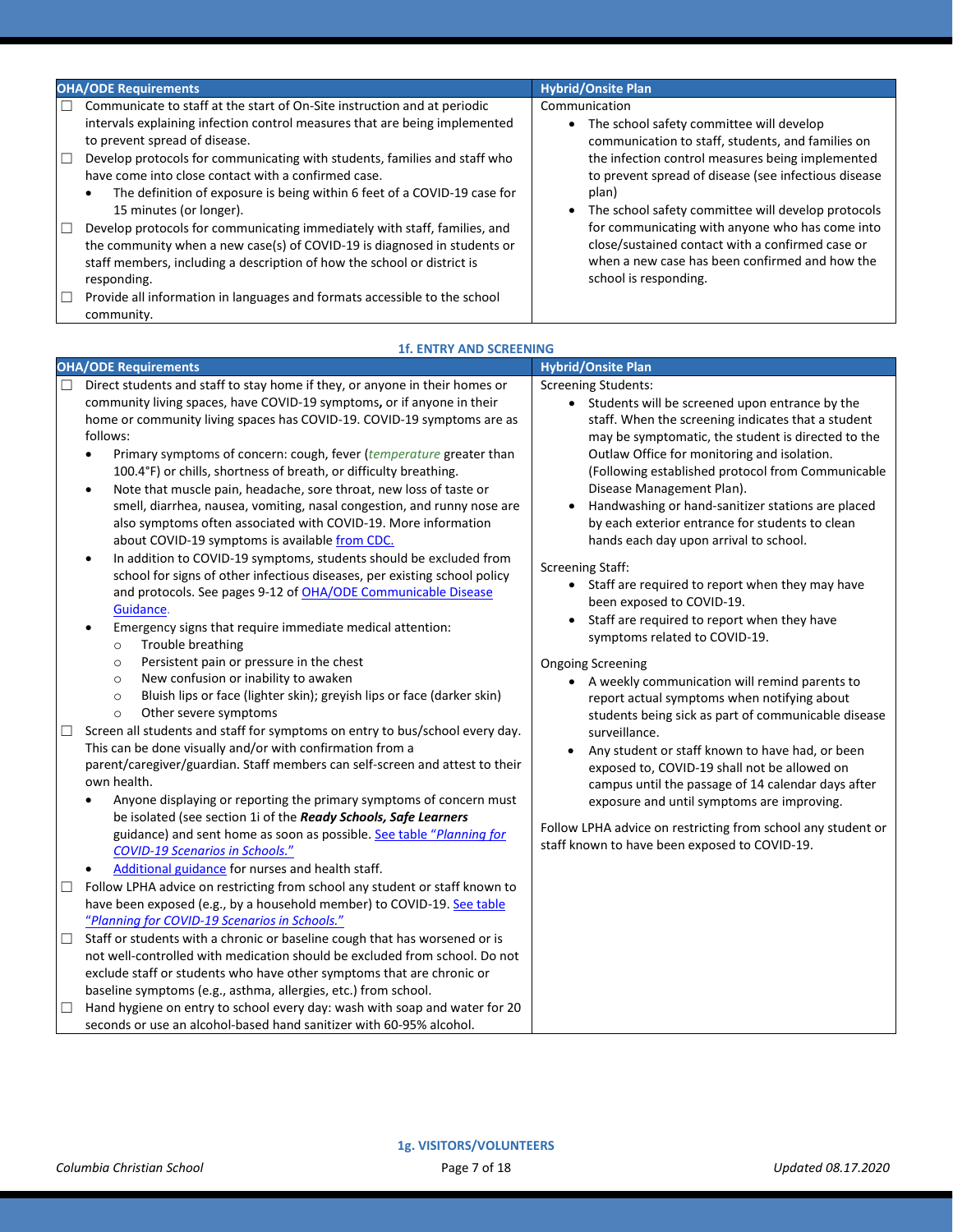| <b>OHA/ODE Requirements</b>                                                                                                                                                                                                                                                                                                                                                                                                                                                                                                                                                                                                                                                                                                        | <b>Hybrid/Onsite Plan</b>                                                                                                                                                                                                                                                                                                                                                                                                                                                                              |
|------------------------------------------------------------------------------------------------------------------------------------------------------------------------------------------------------------------------------------------------------------------------------------------------------------------------------------------------------------------------------------------------------------------------------------------------------------------------------------------------------------------------------------------------------------------------------------------------------------------------------------------------------------------------------------------------------------------------------------|--------------------------------------------------------------------------------------------------------------------------------------------------------------------------------------------------------------------------------------------------------------------------------------------------------------------------------------------------------------------------------------------------------------------------------------------------------------------------------------------------------|
| Restrict non-essential visitors/volunteers.<br>Examples of essential visitors include: DHS Child Protective Services,<br>Law Enforcement, etc.<br>Examples of non-essential visitors/volunteers include: Parent Teacher<br>Association (PTA), classroom volunteers, etc.<br>Screen all visitors/volunteers for symptoms upon every entry. Restrict from<br>$\Box$<br>school property any visitor known to have been exposed to COVID-19. See<br>table "Planning for COVID-19 Scenarios in Schools."<br>Visitors/volunteers must wash or sanitize their hands upon entry and exit.<br>E<br>Visitors/volunteers must maintain six-foot distancing, wear face coverings,<br>□<br>and adhere to all other provisions of this guidance. | Visitors/Volunteers<br>• Volunteers will be unable to work in school, or<br>complete volunteer activities that require in-person<br>interaction at this time.<br>Visitors must participate in a health screening upon<br>entry, wear face coverings in accordance with CDC<br>guidelines, and wash or sanitize their hands upon<br>entry and exit.<br>Visitors in schools are limited to essential personnel<br>only. Visitors are only allowed if six feet of physical<br>distance can be maintained. |

| 1h. FACE COVERINGS, FACE SHIELDS, AND CLEAR PLASTIC BARRIERS |                                                                                                                                                                                                                                                                                                                                                                                                                                                                                                                                                                                        |                                                                                                                                                                                                                                                                                                                                                                                                                        |  |
|--------------------------------------------------------------|----------------------------------------------------------------------------------------------------------------------------------------------------------------------------------------------------------------------------------------------------------------------------------------------------------------------------------------------------------------------------------------------------------------------------------------------------------------------------------------------------------------------------------------------------------------------------------------|------------------------------------------------------------------------------------------------------------------------------------------------------------------------------------------------------------------------------------------------------------------------------------------------------------------------------------------------------------------------------------------------------------------------|--|
|                                                              | <b>OHA/ODE Requirements</b>                                                                                                                                                                                                                                                                                                                                                                                                                                                                                                                                                            | <b>Hybrid/Onsite Plan</b>                                                                                                                                                                                                                                                                                                                                                                                              |  |
| □                                                            | Face coverings or face shields for all staff, contractors, other service<br>providers, or visitors or volunteers following CDC guidelines for Face<br>Coverings. Individuals may remove their face coverings while working alone<br>in private offices.                                                                                                                                                                                                                                                                                                                                | Clear Protective Barriers, Face Coverings, or Face Shields<br>$\triangleright$ Clear face shields are preferred for teachers because<br>they enable students to see their faces. This avoids<br>potential barriers to phonological instruction and                                                                                                                                                                     |  |
| $\Box$<br>$\Box$                                             | Face coverings or face shields for all students in grades Kindergarten and<br>up following CDC guidelines for Face Coverings.<br>If a student removes a face covering, or demonstrates a need to remove the                                                                                                                                                                                                                                                                                                                                                                            | reinforces social emotional cues.<br>Face masks (medical grade) are required for: school<br>➤<br>personnel when providing direct contact care and                                                                                                                                                                                                                                                                      |  |
|                                                              | face covering for a short-period of time:<br>Provide space away from peers while the face covering is removed. In<br>the classroom setting, an example could be a designated chair where a<br>student can sit and take a 15 minute "sensory break;"<br>Students should not be left alone or unsupervised;<br>$\circ$<br>Designated area or chair should be appropriately distanced from<br>$\circ$<br>other students and of a material that is easily wiped down for<br>disinfection after each use;<br>Provide additional instructional supports to effectively wear a face           | monitoring for staff/students displaying symptoms.<br>Face coverings or face shields are required for:<br>all staff, following current CDC guidelines<br>contractors, other service providers, and visitors<br>K-12 <sup>th</sup> grade students, especially when physical<br>distancing cannot be maintained<br>Facial coverings are NOT recommended for:                                                             |  |
|                                                              | covering;<br>Provide students adequate support to re-engage in safely wearing a<br>face covering;<br>Students cannot be discriminated against or disciplined for an inability<br>to safely wear a face covering during the school day.                                                                                                                                                                                                                                                                                                                                                 | Children of any age should not wear a face covering:<br>$\circ$ if they have a medical condition that makes<br>it difficult for them to breathe with a face<br>covering<br>$\circ$ if they experience a disability that prevents                                                                                                                                                                                       |  |
| $\Box$                                                       | Face masks for school RNs or other medical personnel when providing direct<br>contact care and monitoring of staff/students displaying symptoms. School<br>nurses should also wear appropriate Personal Protective Equipment (PPE)<br>for their role.<br>Additional guidance for nurses and health staff.                                                                                                                                                                                                                                                                              | them from wearing a face covering<br>if they are unable to remove the face<br>covering independently<br>$\circ$ if they are sleeping                                                                                                                                                                                                                                                                                   |  |
| $\Box$                                                       | <b>Protections under the ADA or IDEA</b><br>If any student requires an accommodation to meet the requirement for face<br>coverings, districts and schools should limit the student's proximity to<br>students and staff to the extent possible to minimize the possibility of<br>exposure. Appropriate accommodations could include:                                                                                                                                                                                                                                                   | Face coverings should never prohibit or prevent students'<br>access to instruction or activities.                                                                                                                                                                                                                                                                                                                      |  |
|                                                              | Offering different types of face coverings and face shields that may<br>meet the needs of the student.<br>Spaces away from peers while the face covering is removed; students<br>should not be left alone or unsupervised.<br>Short periods of the educational day that do not include wearing the<br>face covering, while following the other health strategies to reduce the<br>spread of disease;<br>Additional instructional supports to effectively wear a face covering;<br>and a comparable content of the contract and the first state of a state of the state of a state of a | Face covering: A cloth,<br>Face shield: A clear<br><b>Clear plastic barriers: A</b><br>plastic shield that covers<br>clear plastic or solid<br>paper, or disposable<br>the forehead, extends<br>surface that can be<br>face covering that<br>below the chin, and<br>cleaned and sanitized<br>covers the nose and the<br>wraps around the sides<br>often.<br>mouth; may or may not<br>of the face.<br>be medical grade. |  |

*Columbia Christian School* Page 8 of 18 *Updated 08.17.2020*

**not** deny any in-person instruction.

 $\Box$  For students with existing medical conditions and a physician's orders to not wear face coverings, or other health related concerns, schools/districts **must** 

□ Schools and districts must comply with the established IEP/504 plan prior to

the closure of in-person instruction in March of 2020.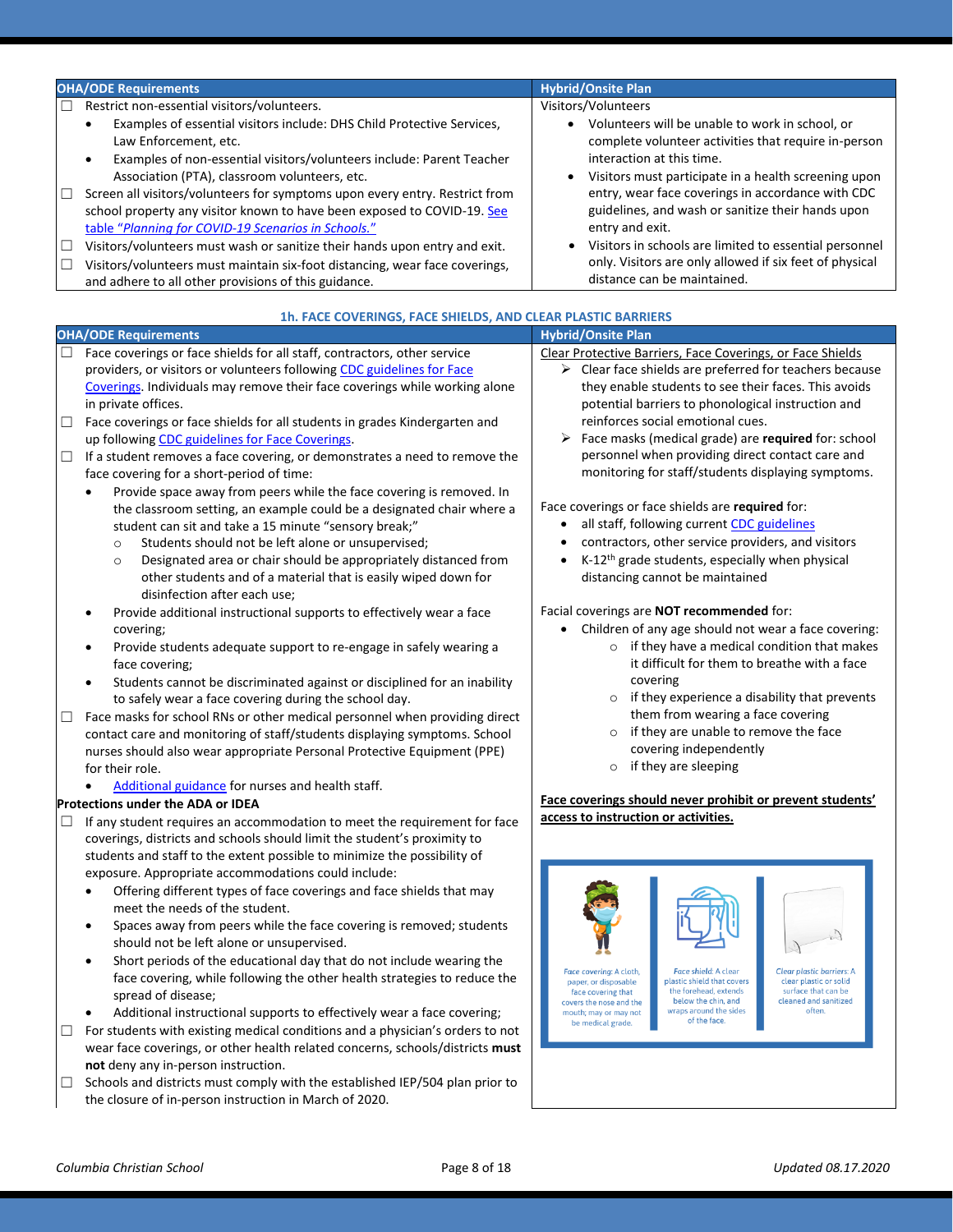|        |           | <b>OHA/ODE Requirements</b>                                                                                              | <b>Hybrid/Onsite Plan</b> |
|--------|-----------|--------------------------------------------------------------------------------------------------------------------------|---------------------------|
|        | $\bullet$ | If a student eligible for, or receiving services under a 504/IEP, cannot                                                 |                           |
|        |           | wear a face covering due to the nature of the disability, the school or                                                  |                           |
|        |           | district must:                                                                                                           |                           |
|        | 1.        | Review the 504/IEP to ensure access to instruction in a manner                                                           |                           |
|        |           | comparable to what was originally established in the student's                                                           |                           |
|        |           | plan including on-site instruction with accommodations or                                                                |                           |
|        |           | adjustments.                                                                                                             |                           |
|        | 2.        | Placement determinations cannot be made due solely to the                                                                |                           |
|        |           | inability to wear a face covering.                                                                                       |                           |
|        | 3.        | Plans should include updates to accommodations and                                                                       |                           |
|        |           | modifications to support students.                                                                                       |                           |
|        |           | Students protected under ADA/IDEA, who abstain from wearing a face                                                       |                           |
|        |           | covering, or students whose families determine the student will not                                                      |                           |
|        |           | wear a face covering, the school or district must:                                                                       |                           |
|        | 1.        | Review the 504/IEP to ensure access to instruction in a manner                                                           |                           |
|        |           | comparable to what was originally established in the student's                                                           |                           |
|        |           | plan.                                                                                                                    |                           |
|        | 2.        | The team must determine that the disability is not prohibiting the                                                       |                           |
|        |           | student from meeting the requirement.                                                                                    |                           |
|        |           | If the team determines that the disability is prohibiting the<br>$\circ$                                                 |                           |
|        |           | student from meeting the requirement, follow the                                                                         |                           |
|        |           | requirements for students eligible for, or receiving services                                                            |                           |
|        |           | under, a 504/IEP who cannot wear a face covering due to the                                                              |                           |
|        |           | nature of the disability,                                                                                                |                           |
|        |           | If a student's 504/IEP plan included<br>$\circ$                                                                          |                           |
|        |           | supports/goals/instruction for behavior or social emotional                                                              |                           |
|        |           | learning, the school team must evaluate the student's plan                                                               |                           |
|        |           | prior to providing instruction through Comprehensive                                                                     |                           |
|        |           | Distance Learning.                                                                                                       |                           |
|        | 3.        | Hold a 504/IEP meeting to determine equitable access to<br>educational opportunities which may include limited in-person |                           |
|        |           | instruction, on-site instruction with accommodations, or                                                                 |                           |
|        |           | Comprehensive Distance Learning.                                                                                         |                           |
| $\Box$ |           | For students not currently served under an IEP or 504, districts must                                                    |                           |
|        |           | consider whether or not student inability to consistently wear a face                                                    |                           |
|        |           | covering or face shield as required is due to a disability. Ongoing inability to                                         |                           |
|        |           | meet this requirement may be evidence of the need for an evaluation to                                                   |                           |
|        |           | determine eligibility for support under IDEA or Section 504.                                                             |                           |
| □      |           | If a staff member requires an accommodation for the face covering or face                                                |                           |
|        |           | shield requirements, districts and schools should work to limit the staff                                                |                           |
|        |           | member's proximity to students and staff to the extent possible to minimize                                              |                           |
|        |           | the possibility of exposure.                                                                                             |                           |
|        |           |                                                                                                                          |                           |

| the school day. | Protocols for exclusion and isolation for sick students and staff whether<br>identified at the time of bus pick-up, arrival to school, or at any time during<br>Protocols for screening students, as well as exclusion and isolation protocols                                                                                                                                                                                                                                          | Defer to Communicable Disease Management Plan<br>$\bullet$<br>for appropriate isolation processes<br>The President (or designee) will connect weekly<br>٠                                                                                                                                                                                                                                                                                                                               |  |
|-----------------|-----------------------------------------------------------------------------------------------------------------------------------------------------------------------------------------------------------------------------------------------------------------------------------------------------------------------------------------------------------------------------------------------------------------------------------------------------------------------------------------|-----------------------------------------------------------------------------------------------------------------------------------------------------------------------------------------------------------------------------------------------------------------------------------------------------------------------------------------------------------------------------------------------------------------------------------------------------------------------------------------|--|
| school day.     | for sick students and staff identified at the time of arrival or during the<br>Work with school nurses, health care providers, or other staff with<br>expertise to determine necessary modifications to areas where<br>staff/students will be isolated. If two students present COVID-19<br>symptoms at the same time, they must be isolated at once. If separate<br>rooms are not available, ensure that six feet distance is maintained. Do<br>not assume they have the same illness. | with the Campus Health Coordinator on updates<br>for plan and isolation measures taken to that point<br>All students who become ill at school with<br>$\bullet$<br>excludable symptoms will remain at school<br>supervised by staff until parents can pick them up<br>in the designated isolation area. Student will be<br>provided a facial covering (if they can safely wear<br>one). Staff supervising in an isolation area should<br>wear a medical grade face mask and appropriate |  |
| transmission.   | Consider required physical arrangements to reduce risk of disease<br>Plan for the needs of generally well students who need medication or<br>routine treatment, as well as students who may show signs of illness.                                                                                                                                                                                                                                                                      | PPE as well as maintain physical distancing, but<br>never leave a child unattended<br>While exercising caution to maintain (ensure)<br>٠<br>safety is appropriate when working with children                                                                                                                                                                                                                                                                                            |  |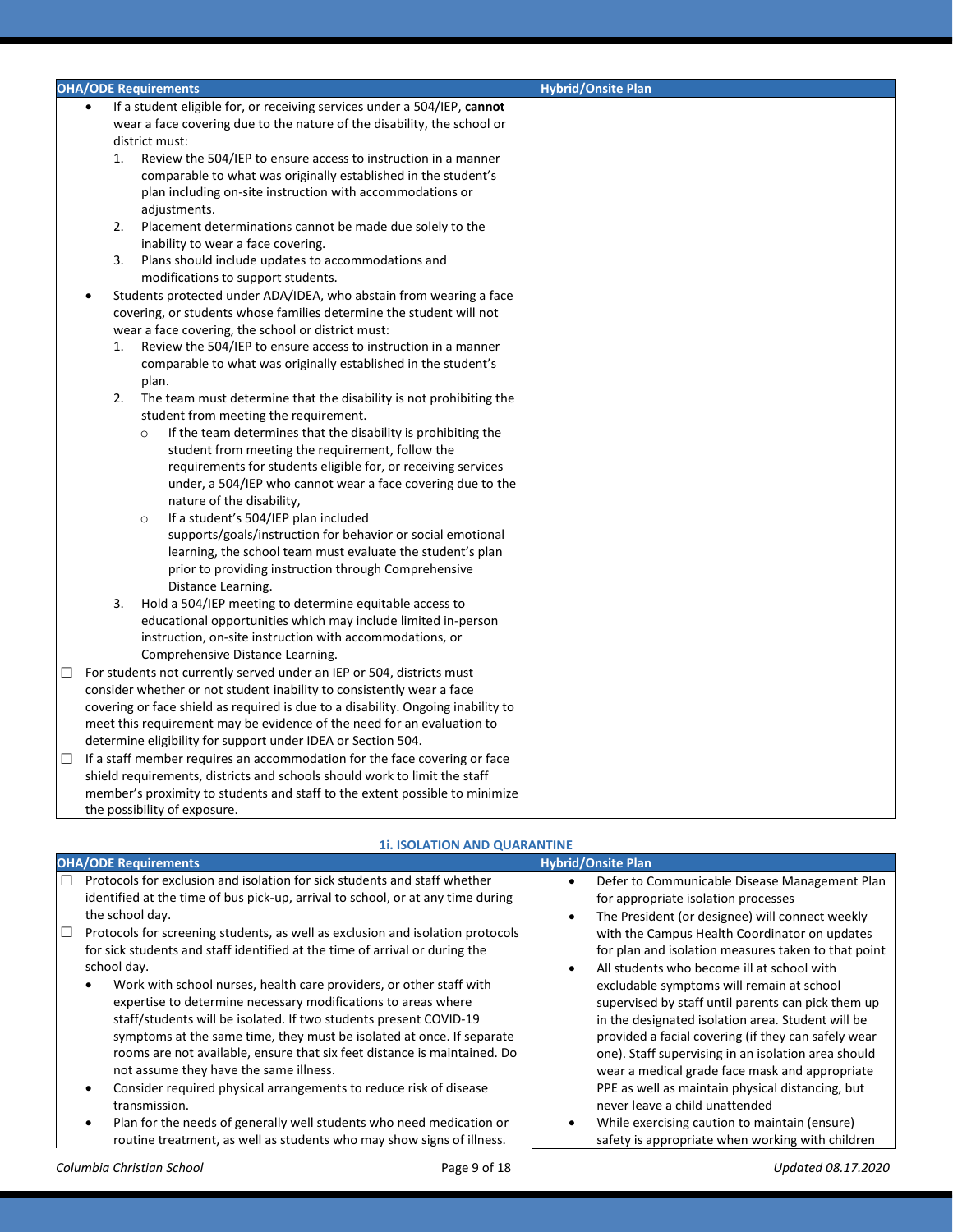| Additional guidance for nurses and health staff.<br>that staff maintain sufficient composure and<br>Students and staff who report or develop symptoms must be isolated in a<br>□<br>designated isolation area in the school, with adequate space and staff<br>family<br>supervision and symptom monitoring by a school nurse, other school-based<br>Staff will maintain student/staff confidentiality<br>health care provider or school staff until they are able to go home. Anyone<br>$\bullet$<br>providing supervision and symptom monitoring must wear appropriate face<br>Daily logs must be maintained containing the<br>$\bullet$<br>covering or face shields.<br>following:<br>Name of students sent home for illness,<br>School nurse and health staff in close contact with symptomatic<br>$\circ$<br>cause of illness, time of onset, as per<br>individuals (less than 6 feet) should wear a medical-grade face mask.<br>designated communicable disease<br>Other Personal Protective Equipment (PPE) may be needed depending<br>surveillance logs; and<br>on symptoms and care provided. Consult a nurse or health care<br>Name of students visiting the office for<br>professional regarding appropriate use of PPE. Any PPE used during<br>$\circ$<br>care of a symptomatic individual should be properly removed and<br>as per routine health logs<br>disposed of prior to exiting the care space.<br>Staff and students with known or displaying<br>After removing PPE, hands should be immediately cleaned with soap<br>$\bullet$<br>COVID-19 symptoms per current OHA guidelines,<br>and water for at least 20 seconds. If soap and water are not available,<br>hands can be cleaned with an alcohol-based hand sanitizer that<br>school and should return only after their<br>contains 60-95% alcohol.<br>If able to do so safely, a symptomatic individual should wear a face<br>$\bullet$<br>covering.<br>the passage of 14 calendar days after<br>$\circ$<br>To reduce fear, anxiety, or shame related to isolation, provide a clear<br>exposure; and<br>explanation of procedures, including use of PPE and handwashing.<br>symptoms are improving<br>$\circ$<br>Establish procedures for safely transporting anyone who is sick to their<br>$\Box$<br>home or to a health care facility.<br>Staff and students who are ill must stay home from school and must be sent<br>$\Box$<br>home if they become ill at school, particularly if they have COVID-19<br>symptoms. Refer to table in "Planning for COVID-19 Scenarios in Schools."<br>Involve school nurses, School Based Health Centers, or staff with related<br>$\Box$<br>experience (Occupational or Physical Therapists) in development of | <b>OHA/ODE Requirements</b> | <b>Hybrid/Onsite Plan</b>                                                                                                                                                                                                                                                                                                  |
|------------------------------------------------------------------------------------------------------------------------------------------------------------------------------------------------------------------------------------------------------------------------------------------------------------------------------------------------------------------------------------------------------------------------------------------------------------------------------------------------------------------------------------------------------------------------------------------------------------------------------------------------------------------------------------------------------------------------------------------------------------------------------------------------------------------------------------------------------------------------------------------------------------------------------------------------------------------------------------------------------------------------------------------------------------------------------------------------------------------------------------------------------------------------------------------------------------------------------------------------------------------------------------------------------------------------------------------------------------------------------------------------------------------------------------------------------------------------------------------------------------------------------------------------------------------------------------------------------------------------------------------------------------------------------------------------------------------------------------------------------------------------------------------------------------------------------------------------------------------------------------------------------------------------------------------------------------------------------------------------------------------------------------------------------------------------------------------------------------------------------------------------------------------------------------------------------------------------------------------------------------------------------------------------------------------------------------------------------------------------------------------------------------------------------------------------------------------------------------------------------------------------------------------------------------------------------------------------------------------------------------------------------------------------------------------------------------------------------|-----------------------------|----------------------------------------------------------------------------------------------------------------------------------------------------------------------------------------------------------------------------------------------------------------------------------------------------------------------------|
| protocols and assessment of symptoms (where staffing exists).<br>Record and monitor the students and staff being isolated or sent home for<br>$\Box$                                                                                                                                                                                                                                                                                                                                                                                                                                                                                                                                                                                                                                                                                                                                                                                                                                                                                                                                                                                                                                                                                                                                                                                                                                                                                                                                                                                                                                                                                                                                                                                                                                                                                                                                                                                                                                                                                                                                                                                                                                                                                                                                                                                                                                                                                                                                                                                                                                                                                                                                                                         |                             | or other staff exhibiting symptoms, it is also critical<br>disposition so as not to unduly worry a student or<br>illness symptoms, even if not sent home,<br>CDC guidance, or LPHA guidance, cannot remain at<br>symptoms resolve and they are physically ready to<br>return to school. In no case can they return before: |



# **2. Facilities and School Operations**

Some activities and areas will have a higher risk for spread (e.g., band, choir, science labs, locker rooms). When engaging in these activities within the school setting, schools will need to consider additional physical distancing or conduct the activities outside (where feasible). Additionally, schools should consider sharing explicit risk statements for instructional and extra-curricular activities requiring additional considerations (see section 5f of the *Ready Schools, Safe Learners* guidance).

|                                                                                                                                                                                                                                                                                                                                                                                                                                                                                                                                                                                                                                                                                                                                                                                            | (Note: Section 2a does not apply to private schools.) |                                                 |
|--------------------------------------------------------------------------------------------------------------------------------------------------------------------------------------------------------------------------------------------------------------------------------------------------------------------------------------------------------------------------------------------------------------------------------------------------------------------------------------------------------------------------------------------------------------------------------------------------------------------------------------------------------------------------------------------------------------------------------------------------------------------------------------------|-------------------------------------------------------|-------------------------------------------------|
| <b>OHA/ODE Requirements</b>                                                                                                                                                                                                                                                                                                                                                                                                                                                                                                                                                                                                                                                                                                                                                                |                                                       | <b>Hybrid/Onsite Plan</b>                       |
| г<br>Enroll all students (including foreign exchange students) following the<br>standard Oregon Department of Education guidelines.<br>The temporary suspension of the 10-day drop rule does not change the rules<br>$\Box$<br>for the initial enrollment date for students:<br>The ADM enrollment date for a student is the first day of the student's<br>actual attendance.<br>A student with fewer than 10 days of absence at the beginning of the<br>school year may be counted in membership prior to the first day of<br>attendance, but not prior to the first calendar day of the school year.<br>If a student does not attend during the first 10 session days of school,<br>٠<br>the student's ADM enrollment date must reflect the student's actual<br>first day of attendance. |                                                       | This section does not apply to private schools. |
| Columbia Christian School                                                                                                                                                                                                                                                                                                                                                                                                                                                                                                                                                                                                                                                                                                                                                                  | Page 10 of 18                                         | Updated 08.17.2020                              |

#### **2a. ENROLLMENT**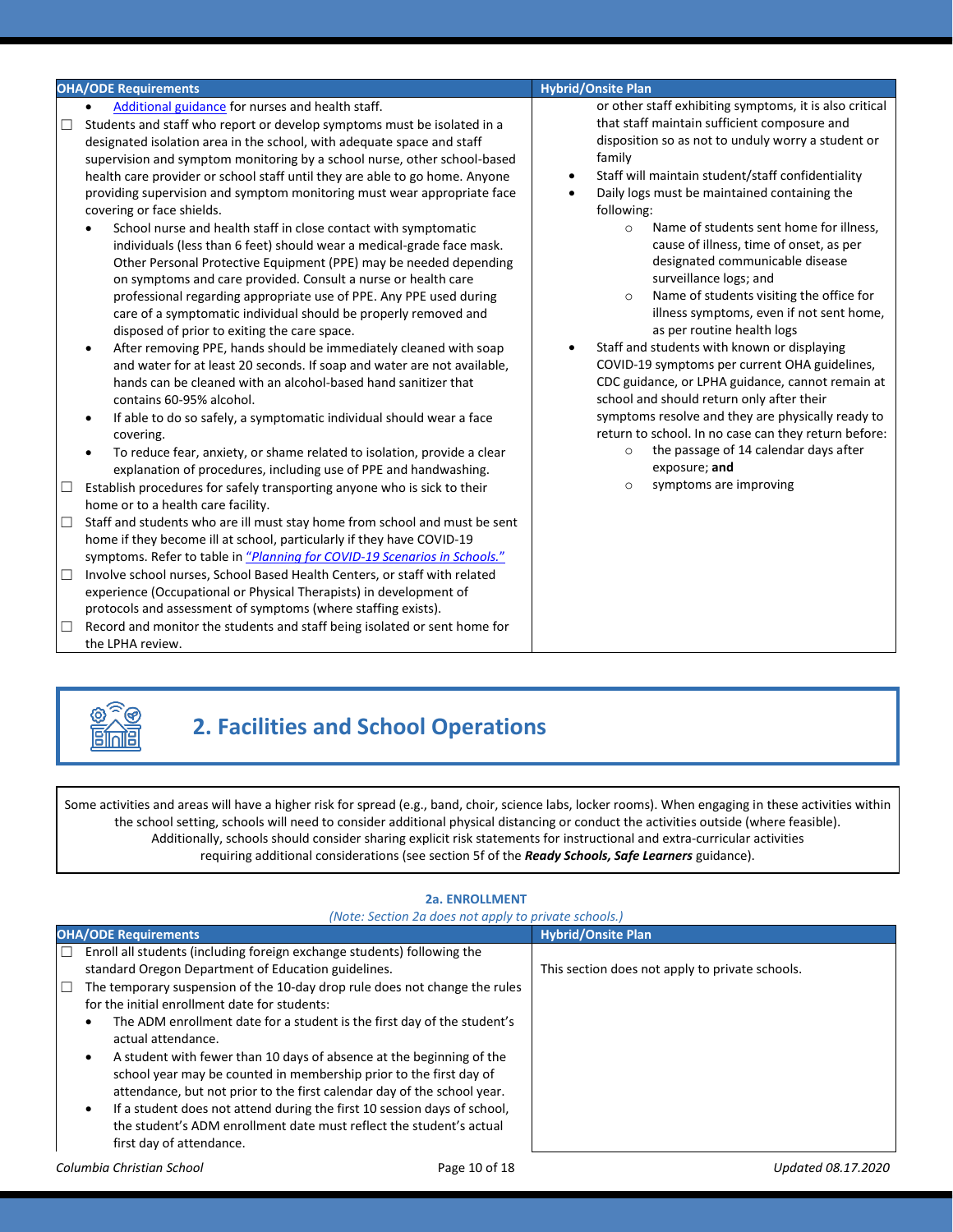|        | <b>OHA/ODE Requirements</b>                                                  | <b>Hybrid/Onsite Plan</b> |
|--------|------------------------------------------------------------------------------|---------------------------|
|        | Students who were anticipated to be enrolled, but who do not attend          |                           |
|        | at any time must not be enrolled and submitted in ADM.                       |                           |
| □      | If a student has stopped attending for 10 or more days, districts must       |                           |
|        | continue to try to engage the student. At a minimum, districts must attempt  |                           |
|        | to contact these students and their families weekly to either encourage      |                           |
|        | attendance or receive confirmation that the student has transferred or has   |                           |
|        | withdrawn from school. This includes students who were scheduled to start    |                           |
|        | the school year, but who have not yet attended.                              |                           |
| ⊔      | When enrolling a student from another school, schools must request           |                           |
|        | documentation from the prior school within 10 days of enrollment per OAR     |                           |
|        | 581-021-0255 to make all parties aware of the transfer. Documentation        |                           |
|        | obtained directly from the family does not relieve the school of this        |                           |
|        | responsibility. After receiving documentation from another school that a     |                           |
|        | student has enrolled, drop that student from your roll.                      |                           |
| $\Box$ | Design attendance policies to account for students who do not attend in-     |                           |
|        | person due to student or family health and safety concerns.                  |                           |
| $\Box$ | When a student has a pre-excused absence or COVID-19 absence, the school     |                           |
|        | district should reach out to offer support at least weekly until the student |                           |
|        | has resumed their education.                                                 |                           |
| $\Box$ | When a student is absent beyond 10 days and meets the criteria for           |                           |
|        | continued enrollment due to the temporary suspension of the 10 day drop      |                           |
|        | rule, continue to count them as absent for those days and include those days |                           |
|        | in your Cumulative ADM reporting.                                            |                           |

#### **2b. ATTENDANCE**

|                             | (Note: Section 2b does not apply to private schools.)                           |                                                 |  |
|-----------------------------|---------------------------------------------------------------------------------|-------------------------------------------------|--|
| <b>OHA/ODE Requirements</b> |                                                                                 | <b>Hybrid/Onsite Plan</b>                       |  |
| □                           | Grades K-5 (self-contained): Attendance must be taken at least once per day     |                                                 |  |
|                             | for all students enrolled in school, regardless of the instructional model (On- | This section does not apply to private schools. |  |
|                             | Site, Hybrid, Comprehensive Distance Learning, online schools).                 |                                                 |  |
| □                           | Grades 6-12 (individual subject): Attendance must be taken at least once for    |                                                 |  |
|                             | each scheduled class that day for all students enrolled in school, regardless   |                                                 |  |
|                             | of the instructional model (On-Site, Hybrid, Comprehensive Distance             |                                                 |  |
|                             | Learning, online schools).                                                      |                                                 |  |
| $\Box$                      | Alternative Programs: Some students are reported in ADM as enrolled in a        |                                                 |  |
|                             | non-standard program (such as tutorial time), with hours of instruction         |                                                 |  |
|                             | rather than days present and days absent. Attendance must be taken at least     |                                                 |  |
|                             | once for each scheduled interaction with each student, so that local systems    |                                                 |  |
|                             | can track the student's attendance and engagement. Reported hours of            |                                                 |  |
|                             | instruction continue to be those hours in which the student was present.        |                                                 |  |
| □                           | Online schools that previously followed a two check-in per week attendance      |                                                 |  |
|                             | process must follow the Comprehensive Distance Learning requirements for        |                                                 |  |
|                             | checking and reporting attendance.                                              |                                                 |  |
| □                           | Provide families with clear and concise descriptions of student attendance      |                                                 |  |
|                             | and participation expectations as well as family involvement expectations       |                                                 |  |
|                             | that take into consideration the home environment, caregiver's work             |                                                 |  |
|                             | schedule, and mental/physical health.                                           |                                                 |  |

| <b>2c. TECHNOLOGY</b> |  |
|-----------------------|--|

| <b>OHA/ODE Requirements</b>                                                                                                                                                                                                                                                                                   | <b>Hybrid/Onsite Plan</b>                                                                                                                                                                                                                                                                                                                                                                     |  |  |
|---------------------------------------------------------------------------------------------------------------------------------------------------------------------------------------------------------------------------------------------------------------------------------------------------------------|-----------------------------------------------------------------------------------------------------------------------------------------------------------------------------------------------------------------------------------------------------------------------------------------------------------------------------------------------------------------------------------------------|--|--|
| Update procedures for district-owned or school-owned devices to match<br>cleaning requirements (see section 2d of the Ready Schools, Safe Learners<br>guidance).<br>Procedures for return, inventory, updating, and redistributing district-owned<br>П<br>devices must meet physical distancing requirements. | Clean and sanitize each device brought in for updates,<br>repair, return, inventory, or redistribution.<br>Continue work to facilitate continuous learning<br>experiences that occur on-site and in a distance<br>learning setting (off-site); include options for digital<br>learning and provision for non-digital distance learning<br>where internet and computers will not be available. |  |  |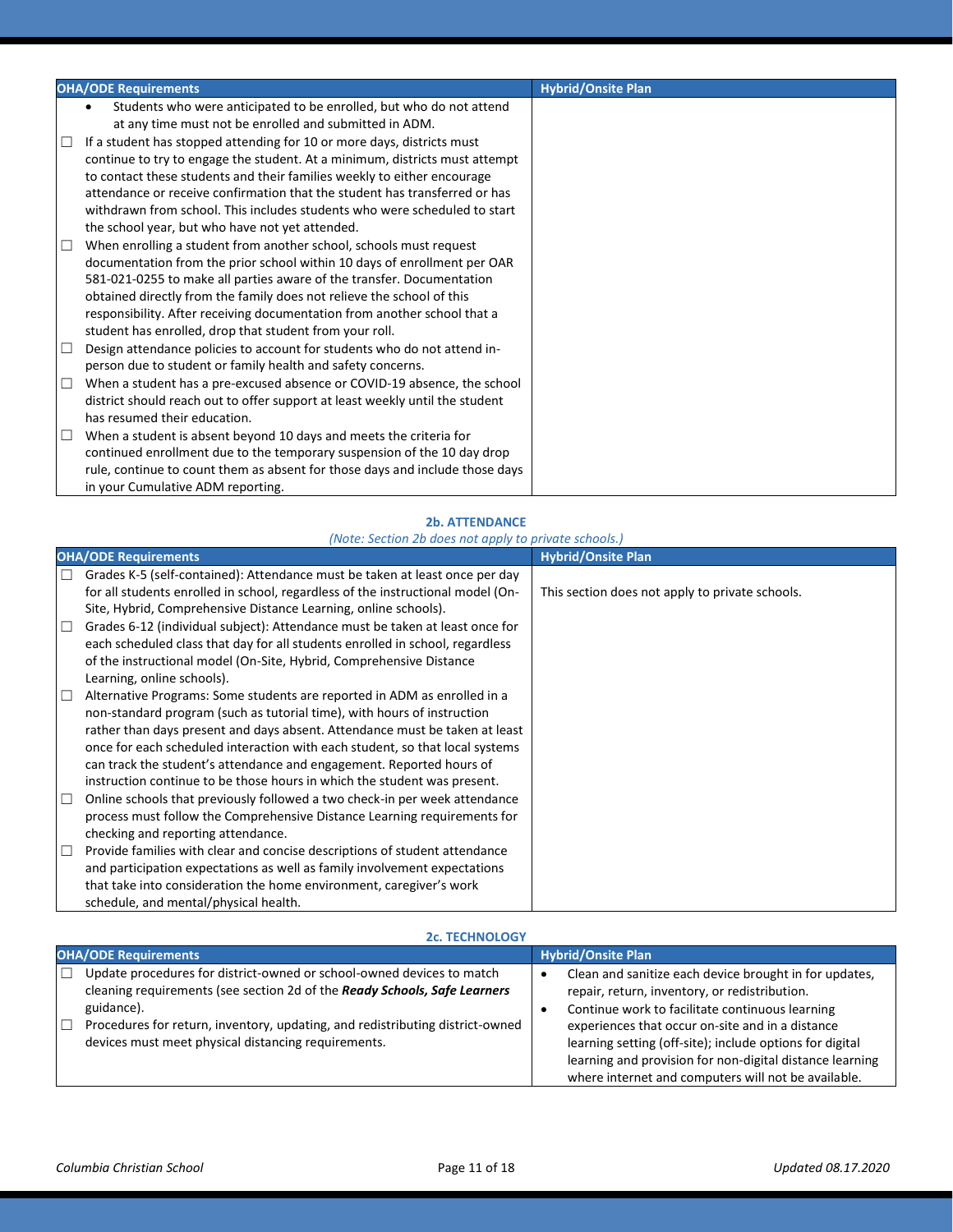| <b>2d. SCHOOL SPECIFIC FUNCTIONS/FACILITY FEATURES</b>                                                                                                                                                                                                                                                                                                                                                                                                                                                                                                                                                                                                                                                                                                                                                                                                                                                                                                                                                                                          |                                                                                                                                                                                                                                                                                                                                                                                                                                                                                                                                                                                                                                                                                                                                                                                                                                                                                                                                                                                                                                                                                                                                                                                                                                                                                                                |  |  |  |
|-------------------------------------------------------------------------------------------------------------------------------------------------------------------------------------------------------------------------------------------------------------------------------------------------------------------------------------------------------------------------------------------------------------------------------------------------------------------------------------------------------------------------------------------------------------------------------------------------------------------------------------------------------------------------------------------------------------------------------------------------------------------------------------------------------------------------------------------------------------------------------------------------------------------------------------------------------------------------------------------------------------------------------------------------|----------------------------------------------------------------------------------------------------------------------------------------------------------------------------------------------------------------------------------------------------------------------------------------------------------------------------------------------------------------------------------------------------------------------------------------------------------------------------------------------------------------------------------------------------------------------------------------------------------------------------------------------------------------------------------------------------------------------------------------------------------------------------------------------------------------------------------------------------------------------------------------------------------------------------------------------------------------------------------------------------------------------------------------------------------------------------------------------------------------------------------------------------------------------------------------------------------------------------------------------------------------------------------------------------------------|--|--|--|
| <b>OHA/ODE Requirements</b>                                                                                                                                                                                                                                                                                                                                                                                                                                                                                                                                                                                                                                                                                                                                                                                                                                                                                                                                                                                                                     | <b>Hybrid/Onsite Plan</b>                                                                                                                                                                                                                                                                                                                                                                                                                                                                                                                                                                                                                                                                                                                                                                                                                                                                                                                                                                                                                                                                                                                                                                                                                                                                                      |  |  |  |
| Handwashing: All people on campus should be advised and encouraged to<br>□<br>wash their hands frequently.<br>Equipment: Develop and use sanitizing protocols for all equipment used by<br>$\Box$<br>more than one individual or purchase equipment for individual use.<br>Events: Cancel, modify, or postpone field trips, assemblies, athletic events,<br>$\Box$<br>practices, special performances, school-wide parent meetings and other<br>large gatherings to meet requirements for physical distancing.<br>Transitions/Hallways: Limit transitions to the extent possible. Create<br>$\Box$<br>hallway procedures to promote physical distancing and minimize gatherings.<br>Personal Property: Establish policies for personal property being brought to<br>$\Box$<br>school (e.g., refillable water bottles, school supplies, headphones/earbuds,<br>cell phones, books, instruments, etc.). If personal items are brought to<br>school, they must be labeled prior to entering school and use should be<br>limited to the item owner. | Handwashing: All students will have access to hand<br>$\bullet$<br>washing before lunch/snack is served. Age-appropriate<br>hand washing education will be given. Opportunity for<br>frequent hand washing will be provided throughout the<br>school day. Hand sanitizer will be provided when hand<br>washing is not available.<br>Equipment: All classroom supplies and PE equipment<br>will be cleaned and sanitized before use by another<br>student or cohort group.<br>Events: Field trips will be designed virtually for the<br>$\bullet$<br>school year. All assemblies, special performances,<br>school-wide parent meetings and other large gatherings<br>will be cancelled, held in a virtual format, or designed in<br>a manner that allows appropriate physical distancing to<br>be maintained throughout.<br>Transitions/Hallways: Hallway traffic direction marked<br>to show traffic flow.<br>Personal Property: Each classroom will have a limit on<br>the number of personal items brought into school. A<br>full list will be sent home prior to class starting with<br>allowable items (e.g., school supplies, cell phones,<br>headphones/earbuds, books, instruments, etc.). If<br>personal items are brought to school, they must be<br>labeled prior to entering school and not shared. |  |  |  |

| <b>2e. ARRIVAL AND DISMISSAL</b>                                                                                                                                                                                                                                                                                                                                                                                                                         |                                                                                                                                                                                                                                                                                                                                   |  |  |
|----------------------------------------------------------------------------------------------------------------------------------------------------------------------------------------------------------------------------------------------------------------------------------------------------------------------------------------------------------------------------------------------------------------------------------------------------------|-----------------------------------------------------------------------------------------------------------------------------------------------------------------------------------------------------------------------------------------------------------------------------------------------------------------------------------|--|--|
| <b>OHA/ODE Requirements</b>                                                                                                                                                                                                                                                                                                                                                                                                                              | <b>Hybrid/Onsite Plan</b>                                                                                                                                                                                                                                                                                                         |  |  |
| Physical distancing, stable cohorts, square footage, and cleaning<br>□<br>requirements must be maintained during arrival and dismissal procedures.                                                                                                                                                                                                                                                                                                       | Stagger drop-off and pick-up times for students by cohort<br>and grade level.                                                                                                                                                                                                                                                     |  |  |
| Create schedule(s) and communicate staggered arrival and/or dismissal<br>□<br>times.<br>Assign students or cohorts to an entrance; assign staff member(s) to conduct<br>$\Box$                                                                                                                                                                                                                                                                           | Mark specific areas and designate one-way traffic flow for<br>transitions of traffic for vehicles and on-foot.                                                                                                                                                                                                                    |  |  |
| visual screenings (see section 1f of the Ready Schools, Safe Learners<br>guidance).                                                                                                                                                                                                                                                                                                                                                                      | <b>Arrival</b><br>• Each student will participate in a health screening                                                                                                                                                                                                                                                           |  |  |
| □<br>Ensure accurate sign-in/sign-out protocols to help facilitate contact tracing<br>by the LPHA. Sign-in procedures are not a replacement for entrance and<br>screening requirements. Students entering school after arrival times must be<br>screened for the primary symptoms of concern.<br>Eliminate shared pen and paper sign-in/sign-out sheets.<br>Ensure hand sanitizer is available if signing children in or out on an<br>electronic device. | upon arrival. When the screening indicates that a<br>student may be symptomatic, the student is directed<br>to the Outlaw Center office for further monitoring.<br>• Each student will be signed in using a protocol to help<br>facilitate contact tracing<br>• Each student will wash hands or use hand sanitizer<br>upon entry. |  |  |
| Ensure alcohol-based hand sanitizer (with 60-95% alcohol) dispensers are<br>□<br>easily accessible near all entry doors and other high-traffic areas. Establish<br>and clearly communicate procedures for keeping caregiver drop-off/pick-up<br>as brief as possible.                                                                                                                                                                                    | <b>Dismissal</b><br>• Each student will remain in their assigned cohort at<br>the end of the day until released.<br>• Upon release, all students in the cohort will go directly<br>to their departure point from campus.                                                                                                          |  |  |

| ZI. CLASSKOUIVIS/KEPUNPUSED LEANNING SPACES                                                                                                                                                                                                                                                                                                                                                                                                                                          |                                                                                                                                                                                                                                                                                                                                                                                                          |  |
|--------------------------------------------------------------------------------------------------------------------------------------------------------------------------------------------------------------------------------------------------------------------------------------------------------------------------------------------------------------------------------------------------------------------------------------------------------------------------------------|----------------------------------------------------------------------------------------------------------------------------------------------------------------------------------------------------------------------------------------------------------------------------------------------------------------------------------------------------------------------------------------------------------|--|
| <b>OHA/ODE Requirements</b>                                                                                                                                                                                                                                                                                                                                                                                                                                                          | <b>Hybrid/Onsite Plan</b>                                                                                                                                                                                                                                                                                                                                                                                |  |
| Seating: Rearrange student desks and other seat spaces so that staff and<br>students' physical bodies are six feet apart to the maximum extent possible<br>while also maintaining 35 square feet per person; assign seating so students<br>are in the same seat at all times.<br>Materials: Avoid sharing of community supplies when possible (e.g., scissors,<br>pencils, etc.). Clean these items frequently. Provide hand sanitizer and<br>tissues for use by students and staff. | Seating: Rearrange student desks and other seat spaces<br>so that staff and students' physical bodies are six feet<br>apart to the maximum extent possible while also<br>maintaining 35 square feet per person. Assign seating<br>so students are in the same seat at all times.<br>Materials: Limit sharing of community supplies when<br>possible (e.g., scissors, pencils, etc.). If needed to share, |  |
| from staff) of the utmost importance of hand hygiene and respiratory                                                                                                                                                                                                                                                                                                                                                                                                                 | these items will be cleaned frequently. Hand sanitizer<br>and tissues will be available for use by students & staff.                                                                                                                                                                                                                                                                                     |  |
|                                                                                                                                                                                                                                                                                                                                                                                                                                                                                      | Handwashing: Remind students (with signage and regular verbal reminders                                                                                                                                                                                                                                                                                                                                  |  |

#### **2f. CLASSROOMS/REPURPOSED LEARNING SPACES**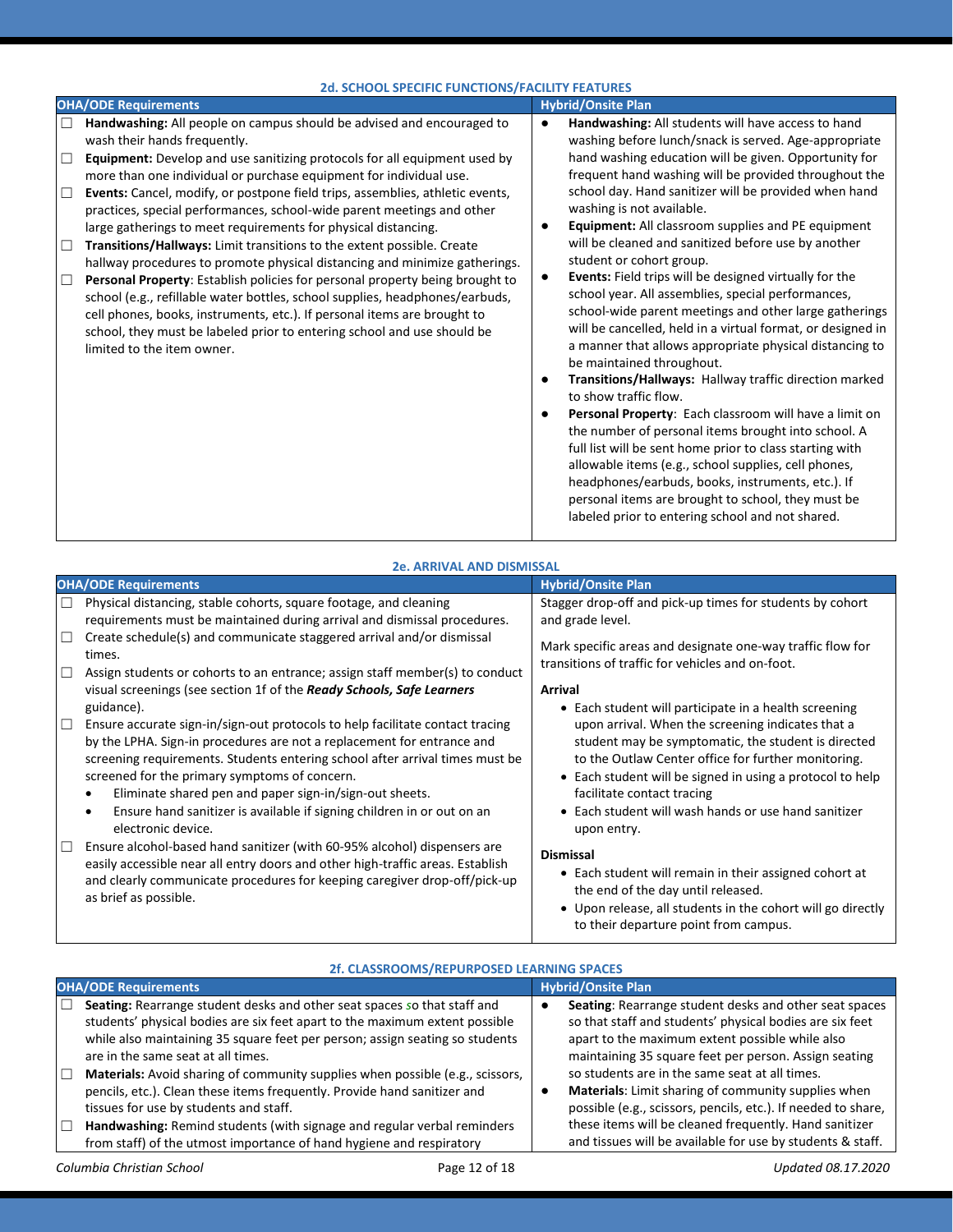| <b>OHA/ODE Requirements</b>                                                                                                                                                                                                                                                                                      | Hybrid/Onsite Plan                                                                                                                                                              |  |
|------------------------------------------------------------------------------------------------------------------------------------------------------------------------------------------------------------------------------------------------------------------------------------------------------------------|---------------------------------------------------------------------------------------------------------------------------------------------------------------------------------|--|
| etiquette. Respiratory etiquette means covering coughs and sneezes with an<br>elbow or a tissue. Tissues should be disposed of in a garbage can, then hands<br>washed or sanitized immediately.<br>Wash hands with soap and water for 20 seconds or use an alcohol-<br>based hand sanitizer with 60-95% alcohol. | Handwashing: Students will wash hands before each<br>meal and frequently throughout the day. Post age<br>appropriate signage and provide regular reminders for<br>hand washing. |  |

| 2g. PLAYGROUNDS, FIELDS, RECESS, BREAKS, AND RESTROOMS |                                                                                |                                                                                                                  |  |
|--------------------------------------------------------|--------------------------------------------------------------------------------|------------------------------------------------------------------------------------------------------------------|--|
|                                                        | <b>OHA/ODE Requirements</b>                                                    | <b>Hybrid/Onsite Plan</b>                                                                                        |  |
| □                                                      | Keep school playgrounds closed to the general public until park playground     | Playground(s) will remain closed until parks in Multnomah                                                        |  |
|                                                        | equipment and benches reopen in the community (see Oregon Health               | County have reopened for public use. School will post                                                            |  |
|                                                        | Authority's Specific Guidance for Outdoor Recreation Organizations).           | adequate signs sharing this information with the public. At                                                      |  |
| □                                                      | After using the restroom students must wash hands with soap and water for      | that point, classes may use the playground for recess on a                                                       |  |
|                                                        | 20 seconds. Soap must be made available to students and staff.                 | staggered scheduled throughout the school day.                                                                   |  |
| $\Box$                                                 | Before and after using playground equipment, students must wash hands          | All playground equipment will be disinfected daily and                                                           |  |
|                                                        | with soap and water for 20 seconds or use an alcohol-based hand sanitizer      | between cohorts as much as possible. Students must wash                                                          |  |
|                                                        | with 60-95% alcohol.                                                           | hands before and after using playground equipment.                                                               |  |
| $\Box$                                                 | Designate playground and shared equipment solely for the use of one cohort     |                                                                                                                  |  |
|                                                        | at a time. Disinfect at least daily or between use as much as possible in      | When the playground is closed, classes may use the                                                               |  |
|                                                        | accordance with CDC guidance.                                                  | gymnasium or inside their classrooms for recess. Cleaning                                                        |  |
| $\Box$                                                 | Cleaning requirements must be maintained (see section 2j of the Ready          | requirements must be maintained.                                                                                 |  |
|                                                        | Schools, Safe Learners guidance).                                              | Recess activities will be planned to support physical                                                            |  |
| □                                                      | Maintain physical distancing requirements, stable cohorts, and square          | distancing and maintain stable cohorts. This can include                                                         |  |
|                                                        | footage requirements.                                                          | limiting the number of students on one piece of equipment,                                                       |  |
| □                                                      | Provide signage and restrict access to outdoor equipment (including sports     | at one game, etc.                                                                                                |  |
|                                                        | equipment, etc.).                                                              |                                                                                                                  |  |
| □                                                      | Design recess activities that allow for physical distancing and maintenance of | Given the lessened capacity for equipment use due to<br>cohorting and physical distancing requirements, teachers |  |
|                                                        | stable cohorts.                                                                | will need to set expectations for shared use of equipment by                                                     |  |
| □                                                      | Clean all outdoor equipment at least daily or between use as much as           | students and may need to support students with schedules                                                         |  |
|                                                        | possible in accordance with CDC guidance.                                      | for when specific equipment can be used.                                                                         |  |
| □                                                      | Limit staff rooms, common staff lunch areas, elevators and workspaces to       |                                                                                                                  |  |
|                                                        | single person usage at a time, maintaining six feet of distance between        | Staff will follow social distancing guidelines in lunch areas                                                    |  |
|                                                        | adults.                                                                        | and workspaces.                                                                                                  |  |

#### **2h. MEAL SERVICE/NUTRITION**

| <b>OHA/ODE Requirements</b> |                                                                                                                                                                                                                         | <b>Hybrid/Onsite Plan</b>                                                                                                         |
|-----------------------------|-------------------------------------------------------------------------------------------------------------------------------------------------------------------------------------------------------------------------|-----------------------------------------------------------------------------------------------------------------------------------|
| ⊔                           | Include meal services/nutrition staff in planning for school reentry.                                                                                                                                                   | We don't prepare onsite hot meals - our students' families                                                                        |
| □                           | Prohibit self-service buffet-style meals.                                                                                                                                                                               | provide their lunches for them.                                                                                                   |
| $\Box$<br>$\Box$            | Prohibit sharing of food and drinks among students and/or staff.<br>At designated meal or snack times, students may remove their face<br>coverings to eat or drink but must maintain six feet of physical distance from | Meals/snacks may be eaten in the upper JC (cafeteria),<br>lower JC, or in classrooms.                                             |
|                             | others, and must put face coverings back on after finishing the meal or<br>snack.                                                                                                                                       | • Each table/desk will be cleaned prior to meals/snacks<br>being consumed.                                                        |
| $\Box$                      | Staff serving meals and students interacting with staff at mealtimes must<br>wear face shields or face covering (see section 1h of the Ready Schools, Safe                                                              | • Students will wash hands prior to meals/snacks and<br>wash/sanitize hands after meals.                                          |
|                             | Learners guidance).                                                                                                                                                                                                     | • Students may remove their face coverings to eat or                                                                              |
| $\Box$                      | Students must wash hands with soap and water for 20 seconds or use an<br>alcohol-based hand sanitizer with 60-95% alcohol before meals and should<br>be encouraged to do so after.                                      | drink, but must maintain physical distance from<br>others, and must put face coverings back on after<br>finishing the meal/snack. |
| □                           | Appropriate daily cleaning of meal items (e.g., plates, utensils, transport<br>items).                                                                                                                                  | • Students will not share food and drinks, or other items<br>(i.e. utensils) during meals/snacks.                                 |
| $\Box$                      | Cleaning and sanitizing of meal touch-points and meal counting system<br>between stable cohorts.                                                                                                                        | • Students will arrive/depart the cafeteria with only<br>their cohort and be assigned to a designated area for                    |
| $\Box$                      | Adequate cleaning and disinfection of tables between meal periods.                                                                                                                                                      | eating in the room.                                                                                                               |
| □                           | Since staff must remove their face coverings during eating and drinking, staff<br>should eat snacks and meals independently, and not in staff rooms when                                                                | • Staff serving meals and students interacting with staff<br>at mealtimes must wear face shields or face coverings.               |
|                             | other people are present. Consider staggering times for staff breaks, to<br>prevent congregation in shared spaces.                                                                                                      | Staff should eat snacks and meals independently, following<br>proper social distancing guidelines.                                |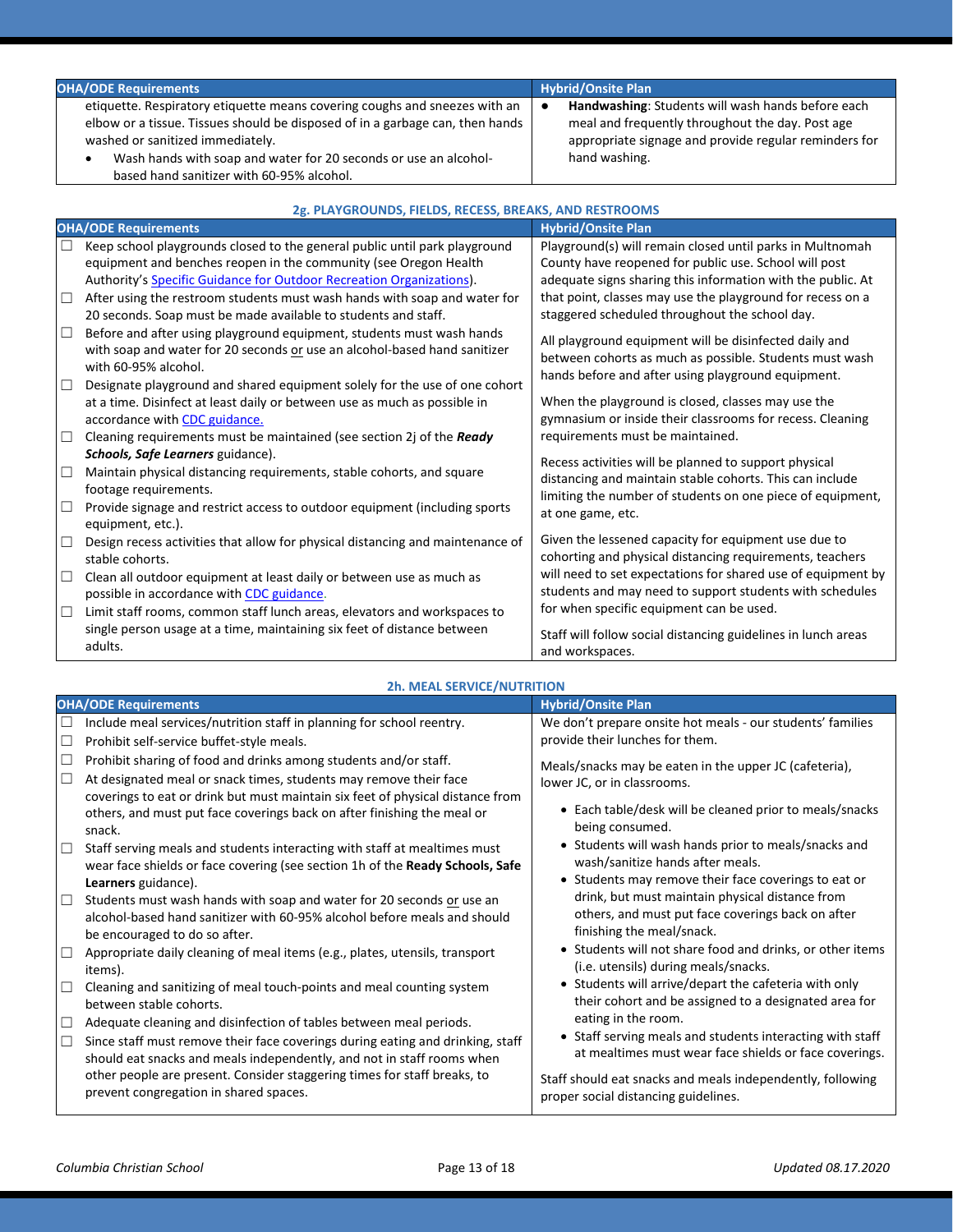|        | <b>2i. TRANSPORTATION</b>                                                                                     |                                                                   |  |  |
|--------|---------------------------------------------------------------------------------------------------------------|-------------------------------------------------------------------|--|--|
|        | <b>OHA/ODE Requirements</b>                                                                                   | <b>Hybrid/Onsite Plan</b>                                         |  |  |
| ⊔      | Include transportation departments (and associated contracted providers, if                                   | We don't provide transportation to and from school for our        |  |  |
|        | used) in planning for return to service.                                                                      | students.                                                         |  |  |
| $\Box$ | Buses are cleaned frequently. Conduct targeted cleanings between routes,                                      |                                                                   |  |  |
|        | with a focus on disinfecting frequently touched surfaces of the bus (see                                      | If we do provide transportation for any school-sponsored          |  |  |
|        | section 2j of the Ready Schools, Safe Learners guidance).                                                     | activities, we will follow the guidelines listed for: 1)cleaning, |  |  |
| $\Box$ | Develop protocol for loading/unloading that includes visual screening for                                     | 2) wearing face coverings, and 3) screening passengers.           |  |  |
|        | students exhibiting symptoms and logs for contact-tracing. This should be                                     |                                                                   |  |  |
|        | done at the time of arrival and departure.                                                                    |                                                                   |  |  |
|        | If a student displays COVID-19 symptoms, provide a face shield or face                                        |                                                                   |  |  |
|        | covering (unless they are already wearing one) and keep six feet away                                         |                                                                   |  |  |
|        | from others. Continue transporting the student.                                                               |                                                                   |  |  |
|        | The symptomatic student should be seated in the first row of the<br>$\circ$                                   |                                                                   |  |  |
|        | bus during transportation, and multiple windows should be                                                     |                                                                   |  |  |
|        | opened to allow for fresh air circulation, if feasible.                                                       |                                                                   |  |  |
|        | The symptomatic student should leave the bus first. After all<br>$\circ$                                      |                                                                   |  |  |
|        | students exit the bus, the seat and surrounding surfaces should be<br>cleaned and disinfected.                |                                                                   |  |  |
|        |                                                                                                               |                                                                   |  |  |
|        | If arriving at school, notify staff to begin isolation measures.                                              |                                                                   |  |  |
|        | If transporting for dismissal and the student displays an onset of<br>$\circ$<br>symptoms, notify the school. |                                                                   |  |  |
| $\Box$ | Consult with parents/guardians of students who may require additional                                         |                                                                   |  |  |
|        | support (e.g., students who experience a disability and require specialized                                   |                                                                   |  |  |
|        | transportation as a related service) to appropriately provide service.                                        |                                                                   |  |  |
| $\Box$ | Drivers wear face shields or face coverings when not actively driving and                                     |                                                                   |  |  |
|        | operating the bus.                                                                                            |                                                                   |  |  |
| $\Box$ | Inform parents/guardians of practical changes to transportation service (i.e.,                                |                                                                   |  |  |
|        | physical distancing at bus stops and while loading/unloading, potential for                                   |                                                                   |  |  |
|        | increased route time due to additional precautions, sanitizing practices, and                                 |                                                                   |  |  |
|        | face coverings).                                                                                              |                                                                   |  |  |
| $\Box$ | Face coverings or face shields for all students in grades Kindergarten and up                                 |                                                                   |  |  |
|        | following CDC guidelines applying the guidance in section 1h of the Ready                                     |                                                                   |  |  |
|        | <b>Schools, Safe Learners</b> guidance to transportation settings.                                            |                                                                   |  |  |

|        | <b>OHA/ODE Requirements</b>                                                                                                                                                                                                                                                                                                                                                                         | <b>Hybrid/Onsite Plan</b>                                                                                                                                                           |
|--------|-----------------------------------------------------------------------------------------------------------------------------------------------------------------------------------------------------------------------------------------------------------------------------------------------------------------------------------------------------------------------------------------------------|-------------------------------------------------------------------------------------------------------------------------------------------------------------------------------------|
| $\Box$ | Clean, sanitize, and disinfect frequently touched surfaces (e.g. door handles,<br>sink handles, drinking fountains, transport vehicles) and shared objects (e.g.,<br>toys, games, art supplies) between uses multiple times per day. Maintain                                                                                                                                                       | All frequently touched surfaces and shared objects will be<br>cleaned between uses multiple times per day.<br>frequently touched surfaces (e.g. door handles,                       |
| $\Box$ | clean and disinfected (CDC guidance) environments, including classrooms,<br>cafeteria settings and restrooms.<br>Clean and disinfect playground equipment at least daily or between use as                                                                                                                                                                                                          | sink handles, drinking fountains, etc)<br>shared objects (e.g. toys/games, gym equipment,<br>$\bullet$<br>art supplies, etc.)                                                       |
| $\Box$ | much as possible in accordance with CDC guidance.<br>Apply disinfectants safely and correctly following labeling direction as<br>specified by the manufacturer. Keep these products away from students.                                                                                                                                                                                             | Clean and disinfected environments will be maintained<br>(classrooms, restrooms, and cafeteria settings).                                                                           |
| $\Box$ | To reduce the risk of asthma, choose disinfectant products on the EPA List N<br>with asthma-safer ingredients (e.g. hydrogen peroxide, citric acid, or lactic<br>acid) and avoid products that mix these with asthma-causing ingredients like                                                                                                                                                       | Disinfectants will be applied safely and correctly by following<br>the manufacturer's directions.<br>Playground equipment will be cleaned at least daily or                         |
| $\Box$ | peroxyacetic acid, sodium hypochlorite (bleach), or quaternary ammonium<br>compounds.<br>Schools with HVAC systems should evaluate the system to minimize indoor                                                                                                                                                                                                                                    | between uses as much as possible.<br>Ventilation systems will be regularly checked and                                                                                              |
|        | air recirculation (thus maximizing fresh outdoor air) to the extent possible.<br>Schools that do not have mechanical ventilation systems should, to the<br>extent possible, increase natural ventilation by opening windows and doors<br>before students arrive and after students leave, and while students are<br>present.                                                                        | maintained by the facilities staff. Natural ventilation will be<br>increased by opening windows whenever possible. Fans will<br>not be used in rooms with closed windows and doors. |
| $\Box$ | Consider running ventilation systems continuously and changing the filters<br>more frequently. Do not use fans if they pose a safety or health risk, such as<br>increasing exposure to pollen/allergies or exacerbating asthma symptoms.<br>Consider using window fans or box fans positioned in open windows to blow<br>fresh outdoor air into the classroom via one window, and indoor air out of |                                                                                                                                                                                     |

**2j. CLEANING, DISINFECTION, AND VENTILATION**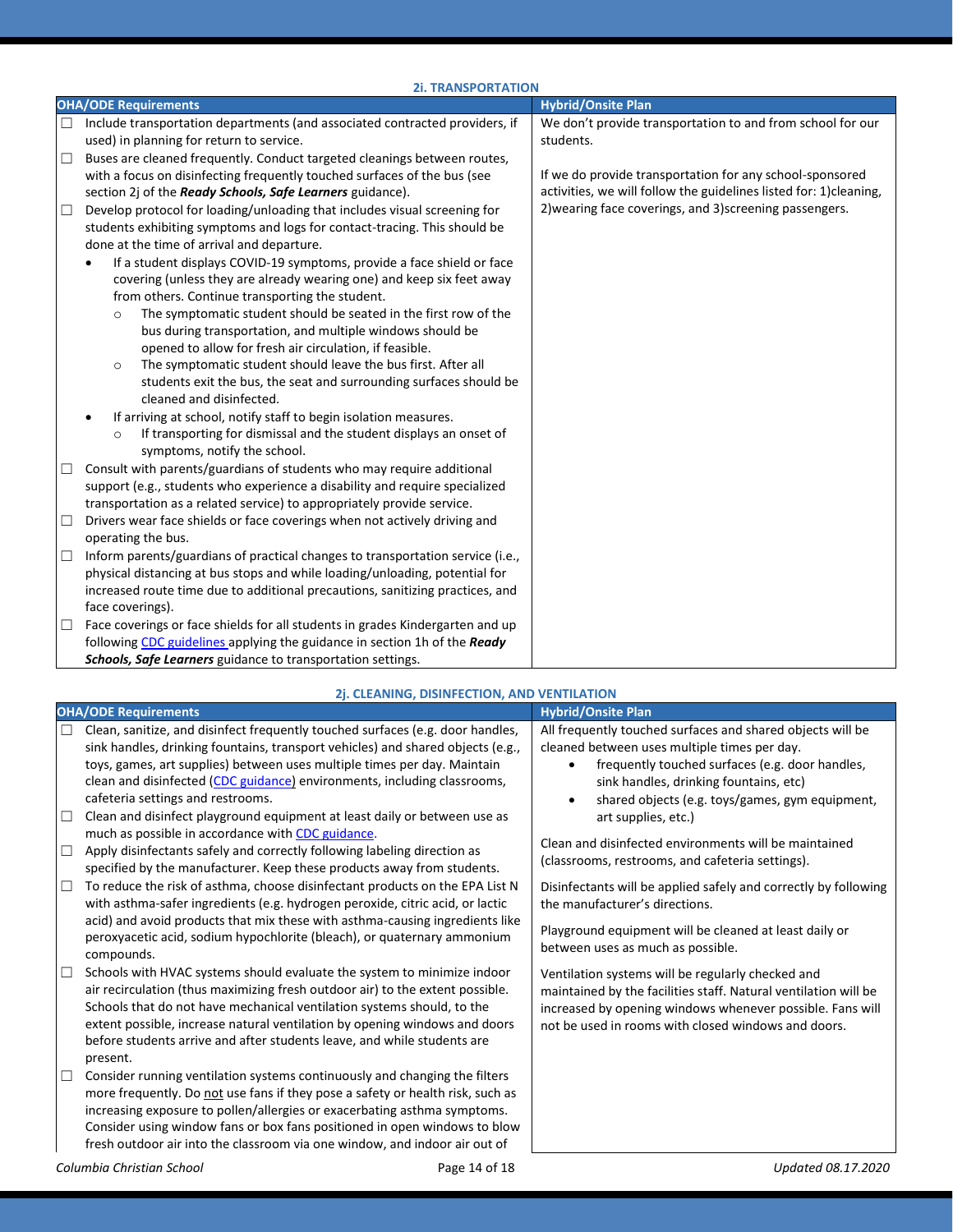| <b>OHA/ODE Requirements</b>                                                                                                                                                                                                    | <b>Hybrid/Onsite Plan</b> |
|--------------------------------------------------------------------------------------------------------------------------------------------------------------------------------------------------------------------------------|---------------------------|
| the classroom via another window. Fans should not be used in rooms with<br>closed windows and doors, as this does not allow for fresh air to circulate.                                                                        |                           |
| Consider the need for increased ventilation in areas where students with<br>special health care needs receive medication or treatments.                                                                                        |                           |
| Facilities should be cleaned and disinfected at least daily to prevent<br>transmission of the virus from surfaces (see CDC's guidance on disinfecting<br>public spaces).                                                       |                           |
| Consider modification or enhancement of building ventilation where feasible<br>(see CDC's guidance on ventilation and filtration and American Society of<br>Heating, Refrigerating, and Air-Conditioning Engineers' guidance). |                           |

| <b>2k. HEALTH SERVICES</b>                                                                                                                                                                                                                                                                                                                                                                                                                                                                                                                                                                                  |                                                                                                                                                                                                                                                                                                                                                                                                                                  |  |
|-------------------------------------------------------------------------------------------------------------------------------------------------------------------------------------------------------------------------------------------------------------------------------------------------------------------------------------------------------------------------------------------------------------------------------------------------------------------------------------------------------------------------------------------------------------------------------------------------------------|----------------------------------------------------------------------------------------------------------------------------------------------------------------------------------------------------------------------------------------------------------------------------------------------------------------------------------------------------------------------------------------------------------------------------------|--|
| <b>OHA/ODE Requirements</b>                                                                                                                                                                                                                                                                                                                                                                                                                                                                                                                                                                                 | <b>Hybrid/Onsite Plan</b>                                                                                                                                                                                                                                                                                                                                                                                                        |  |
| $\Box$<br>OAR 581-022-2220 Health Services, requires districts to "maintain a<br>prevention-oriented health services program for all students" including<br>space to isolate sick students and services for students with special health<br>care needs. While OAR 581-022-2220 does not apply to private schools,<br>private schools must provide a space to isolate sick students and provide<br>services for students with special health care needs.<br>I⊡<br>Licensed, experienced health staff should be included on teams to<br>determine district health service priorities. Collaborate with health | The school will provide age appropriate hand hygiene and<br>respiratory etiquette education to endorse prevention. This<br>includes verbal training and reminders, and signage in the<br>school setting for health promotion.<br>The school will practice appropriate communicable disease<br>isolation and exclusion measures. COVID-19 specific<br>infection control practices for staff and students will be<br>communicated. |  |
| professionals such as school nurses; SBHC staff; mental and behavioral<br>health providers; dental providers; physical, occupational, speech, and<br>respiratory therapists; and School Based Health Centers (SBHC).                                                                                                                                                                                                                                                                                                                                                                                        | Immunization processes will be addressed as per routine<br>timeline, which prioritizes the beginning of the year and new<br>students.<br>Continuity of existing health management issues will have a<br>plan for sustaining operations alongside COVID-19 specific<br>planning (e.g. medication administration, diabetic care).                                                                                                  |  |

| 21. BOARDING SCHOOLS AND RESIDENTIAL PROGRAMS ONLY                                                                                                                                                                                                                                                                                                                                                                                                                                                                                                                                     |                           |  |  |
|----------------------------------------------------------------------------------------------------------------------------------------------------------------------------------------------------------------------------------------------------------------------------------------------------------------------------------------------------------------------------------------------------------------------------------------------------------------------------------------------------------------------------------------------------------------------------------------|---------------------------|--|--|
| <b>OHA/ODE Requirements</b>                                                                                                                                                                                                                                                                                                                                                                                                                                                                                                                                                            | <b>Hybrid/Onsite Plan</b> |  |  |
| Provide specific plan details and adjustments in Operational Blueprints that<br>$\Box$<br>address staff and student safety, which includes how you will approach:<br>Contact tracing<br>The intersection of cohort designs in residential settings (by wing or<br>common restrooms) with cohort designs in the instructional settings.<br>The same cohorting parameter limiting total cohort size to 100 people<br>applies.<br>Quarantine of exposed staff or students<br>Isolation of infected staff or students<br>Communication and designation of where the "household" or "family | N/A                       |  |  |
| unit" applies to your residents and staff<br>Review and take into consideration CDC guidance for shared or congregate<br>housing:                                                                                                                                                                                                                                                                                                                                                                                                                                                      |                           |  |  |
| Not allow more than two students to share a residential dorm room<br>unless alternative housing arrangements are impossible<br>Ensure at least 64 square feet of room space per resident<br>$\bullet$                                                                                                                                                                                                                                                                                                                                                                                  |                           |  |  |
| Reduce overall residential density to ensure sufficient space for the<br>$\bullet$<br>isolation of sick or potentially infected individuals, as necessary;<br>Configure common spaces to maximize physical distancing;<br>٠                                                                                                                                                                                                                                                                                                                                                            |                           |  |  |
| Provide enhanced cleaning;<br>Establish plans for the containment and isolation of on-campus cases,<br>including consideration of PPE, food delivery, and bathroom needs.                                                                                                                                                                                                                                                                                                                                                                                                              |                           |  |  |

### **2m. SCHOOL EMERGENCY PROCEDURES AND DRILLS**

| <b>OHA/ODE Requirements</b>                                             | <b>Hybrid/Onsite Plan</b> |  |  |
|-------------------------------------------------------------------------|---------------------------|--|--|
| In accordance with ORS 336.071 and OAR 581-022-2225 all schools         |                           |  |  |
| (including those operating a Comprehensive Distance Learning model) are |                           |  |  |
| required to instruct students on emergency procedures. Schools that     |                           |  |  |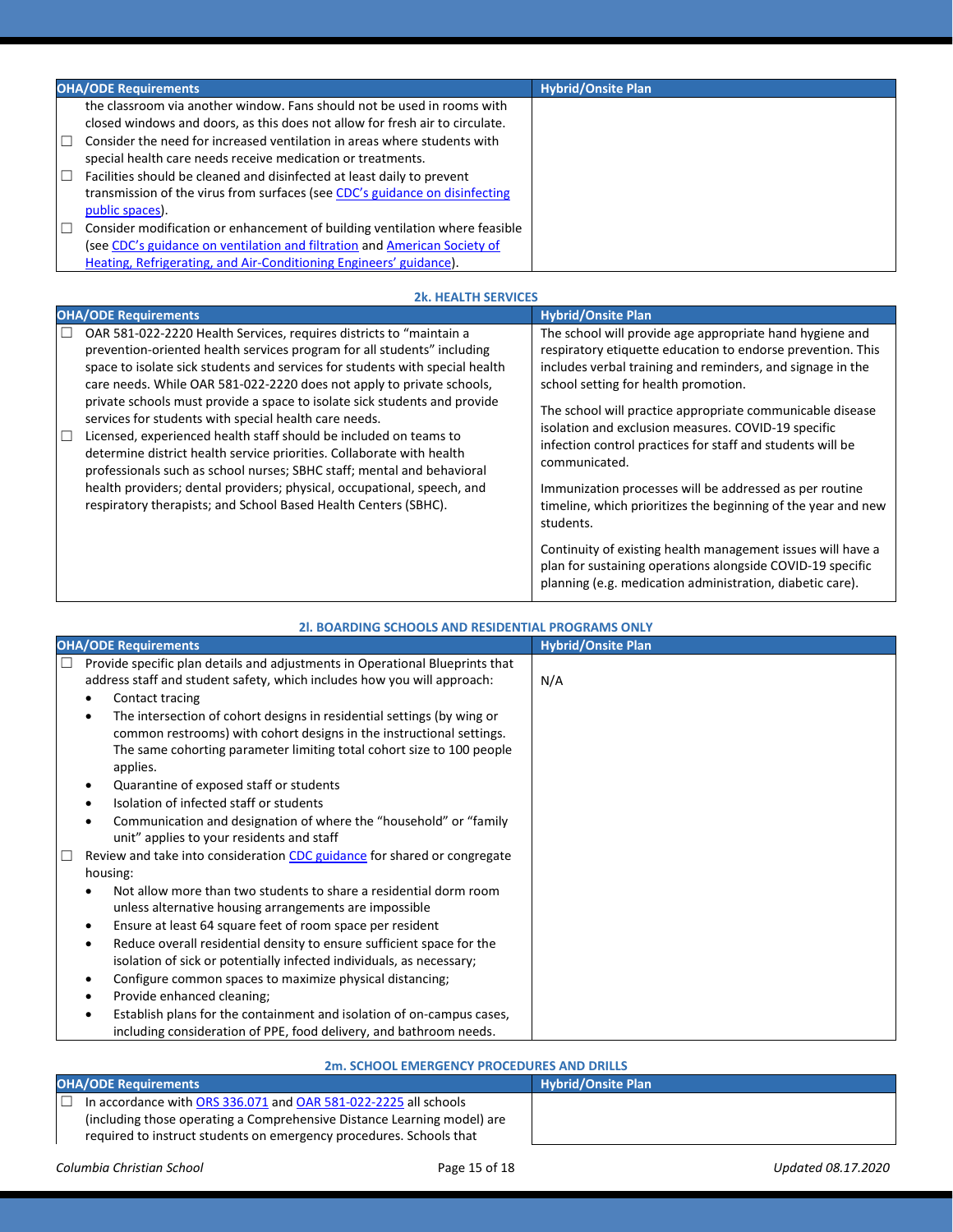|        | <b>OHA/ODE Requirements</b>                                                                                                                                                                                                                                                                             |                               | <b>Hybrid/Onsite Plan</b>                                                                                                                                     |
|--------|---------------------------------------------------------------------------------------------------------------------------------------------------------------------------------------------------------------------------------------------------------------------------------------------------------|-------------------------------|---------------------------------------------------------------------------------------------------------------------------------------------------------------|
|        | operate an On-Site or Hybrid model need to instruct and practice drills on<br>emergency procedures so that students and staff can respond to<br>emergencies.                                                                                                                                            |                               | Instruct students on emergency procedures (30 minutes<br>each school month) no matter which learning model is<br>currently being used.                        |
|        | At least 30 minutes in each school month must be used to instruct<br>students on the emergency procedures for fires, earthquakes (including<br>tsunami drills in appropriate zones), and safety threats.<br>Fire drills must be conducted monthly.<br>٠                                                 |                               | When operating with an on-site or hybrid model, instruct<br>AND practice drills and emergency procedures so students<br>and staff can respond to emergencies. |
|        | Earthquake drills (including tsunami drills and instruction for schools in<br>a tsunami hazard zone) must be conducted two times a year.<br>Safety threats including procedures related to lockdown, lockout,<br>shelter in place and evacuation and other appropriate actions to take                  | $\circ$<br>$\circ$<br>$\circ$ | Fire Drills - conducted monthly<br>Earthquake Drills - 2x a year<br>Safety Threats - 2x a year<br>If appropriate and practical, physical distancing measures  |
|        | when there is a threat to safety must be conducted two times a year.<br>Drills can and should be carried out as close as possible to the procedures<br>that would be used in an actual emergency. For example, a fire drill should<br>be carried out with the same alerts and same routes as normal. If | emergency.                    | will be implemented. Drills will be carried out as close as<br>possible to the procedures that would be used in an actual                                     |
| $\Box$ | appropriate and practicable, COVID-19 physical distancing measures can be<br>implemented, but only if they do not compromise the drill.<br>When or if physical distancing must be compromised, drills must be                                                                                           |                               | Students will wash/sanitize hands after a drill is completed.                                                                                                 |
| $\Box$ | completed in less than 15 minutes.<br>Drills should not be practiced unless they can be practiced correctly.                                                                                                                                                                                            |                               |                                                                                                                                                               |
| $\Box$ | Train staff on safety drills prior to students arriving on the first day on<br>campus in hybrid or face-to-face engagement.                                                                                                                                                                             |                               |                                                                                                                                                               |
| $\Box$ | If on a hybrid schedule, conduct multiple drills each month to ensure that all<br>cohorts of students have opportunities to participate in drills (i.e., schedule<br>on different cohort days throughout the year).                                                                                     |                               |                                                                                                                                                               |
| $\Box$ | Students must wash hands with soap and water for 20 seconds or use an                                                                                                                                                                                                                                   |                               |                                                                                                                                                               |

alcohol-based hand sanitizer with 60-95% alcohol after a drill is complete.

|        | 2n. SUPPORTING STUDENTS WHO ARE DYSREGULATED, ESCALATED, AND/OR EXHIBITING SELF-REGULATORY CHALLENGES                                                                                                                                                                                                                                                                                                                                                                                                                                       |                                                                                                                                                                                            |  |
|--------|---------------------------------------------------------------------------------------------------------------------------------------------------------------------------------------------------------------------------------------------------------------------------------------------------------------------------------------------------------------------------------------------------------------------------------------------------------------------------------------------------------------------------------------------|--------------------------------------------------------------------------------------------------------------------------------------------------------------------------------------------|--|
|        | <b>OHA/ODE Requirements</b>                                                                                                                                                                                                                                                                                                                                                                                                                                                                                                                 | <b>Hybrid/Onsite Plan</b>                                                                                                                                                                  |  |
| $\Box$ | Utilize the components of Collaborative Problem Solving or a similar<br>framework to continually provide instruction and skill-building/training                                                                                                                                                                                                                                                                                                                                                                                            | Be proactive in planning for known behavioral escalations<br>and adjust where possible.                                                                                                    |  |
| $\Box$ | related to the student's demonstrated lagging skills.<br>Take proactive/preventative steps to reduce antecedent events and triggers<br>within the school environment.                                                                                                                                                                                                                                                                                                                                                                       | Ensure all staff are trained to support de-escalation, provide<br>lagging skill instruction, and implement alternatives to<br>restraint and seclusion. Additionally, ensure that staff are |  |
| □      | Be proactive in planning for known behavioral escalations (e.g., self-harm,<br>spitting, scratching, biting, eloping, failure to maintain physical distance).<br>Adjust antecedents where possible to minimize student and staff<br>dysregulation. Recognize that there could be new and different antecedents                                                                                                                                                                                                                              | trained to maintain their own level of self-regulation and<br>resilience.                                                                                                                  |  |
|        | and setting events with the additional requirements and expectations for<br>the 2020-21 school year.                                                                                                                                                                                                                                                                                                                                                                                                                                        | Plan for the impact of behavior mitigation strategies on<br>public health and safety requirements within each school                                                                       |  |
| □      | Establish a proactive plan for daily routines designed to build self-regulation<br>skills; self-regulation skill-building sessions can be short (5-10 minutes), and<br>should take place at times when the student is regulated and/or is not<br>demonstrating challenging behaviors.                                                                                                                                                                                                                                                       | building on campus.                                                                                                                                                                        |  |
| $\Box$ | Ensure all staff are trained to support de-escalation, provide lagging skill<br>instruction, and implement alternatives to restraint and seclusion.                                                                                                                                                                                                                                                                                                                                                                                         |                                                                                                                                                                                            |  |
| □      | Ensure that staff are trained in effective, evidence-based methods for<br>developing and maintaining their own level of self-regulation and resilience<br>to enable them to remain calm and able to support struggling students as<br>well as colleagues.                                                                                                                                                                                                                                                                                   |                                                                                                                                                                                            |  |
| □      | Plan for the impact of behavior mitigation strategies on public health and<br>safety requirements:<br>Student elopes from area<br>If staff need to intervene for student safety, staff should:<br>$\circ$<br>Use empathetic and calming verbal interactions (i.e. "This<br>$\bullet$<br>seems hard right now. Help me understand How can I<br>help?") to attempt to re-regulate the student without physical<br>intervention.<br>Use the least restrictive interventions possible to maintain<br>physical safety for the student and staff. |                                                                                                                                                                                            |  |
|        | Columbia Christian School<br>Page 16 of 18                                                                                                                                                                                                                                                                                                                                                                                                                                                                                                  | Updated 08.17.2020                                                                                                                                                                         |  |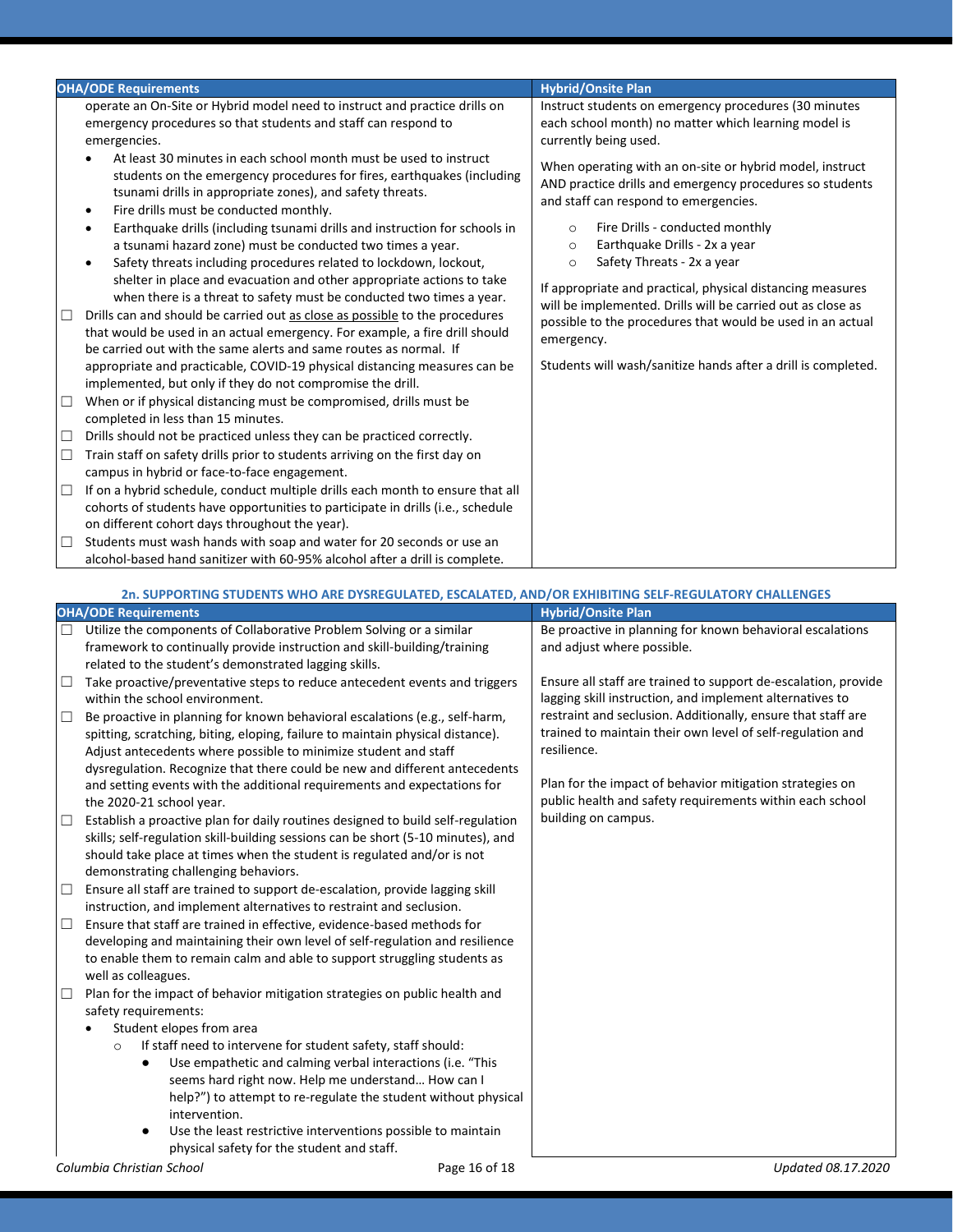| <b>OHA/ODE Requirements</b>                                                     | <b>Hybrid/Onsite Plan</b> |
|---------------------------------------------------------------------------------|---------------------------|
| Wash hands after a close interaction.<br>$\bullet$                              |                           |
| Note the interaction on the appropriate contact log.<br>$\bullet$               |                           |
| *If unexpected interaction with other stable cohorts occurs, those<br>$\circ$   |                           |
| contacts must be noted in the appropriate contact logs.                         |                           |
| Student engages in behavior that requires them to be isolated from<br>$\bullet$ |                           |
| peers and results in a room clear.                                              |                           |
| If students leave the classroom:<br>$\circ$                                     |                           |
| Preplan for a clean and safe alternative space that maintains                   |                           |
| physical safety for the student and staff                                       |                           |
| Ensure physical distancing and separation occur, to the<br>$\bullet$            |                           |
| maximum extent possible.                                                        |                           |
| Use the least restrictive interventions possible to maintain<br>٠               |                           |
| physical safety for the student and staff.                                      |                           |
| Wash hands after a close interaction.<br>$\bullet$                              |                           |
| Note the interaction on the appropriate contact log.<br>$\bullet$               |                           |
| *If unexpected interaction with other stable cohorts occurs, those<br>$\circ$   |                           |
| contacts must be noted in the appropriate contact logs.                         |                           |
| Student engages in physically aggressive behaviors that preclude the            |                           |
| possibility of maintaining physical distance and/or require physical de-        |                           |
| escalation or intervention techniques other than restraint or seclusion         |                           |
| (e.g., hitting, biting, spitting, kicking, self-injurious behavior).            |                           |
| If staff need to intervene for student safety, staff should:<br>$\circ$         |                           |
| Maintain student dignity throughout and following the<br>$\bullet$              |                           |
| incident.                                                                       |                           |
| Use empathetic and calming verbal interactions (i.e. "This<br>$\bullet$         |                           |
| seems hard right now. Help me understand How can I                              |                           |
| help?") to attempt to re-regulate the student without physical                  |                           |
| intervention.                                                                   |                           |
| Use the least restrictive interventions possible to maintain<br>$\bullet$       |                           |
| physical safety for the student and staff                                       |                           |
| Wash hands after a close interaction.                                           |                           |
| Note the interaction on the appropriate contact log.                            |                           |
| *If unexpected interaction with other stable cohorts occurs, those<br>$\circ$   |                           |
| contacts must be noted in the appropriate contact logs.                         |                           |
| Ensure that spaces that are unexpectedly used to deescalate behaviors are<br>□  |                           |
| appropriately cleaned and sanitized after use before the introduction of        |                           |
| other stable cohorts to that space.                                             |                           |
| <b>Protective Physical Intervention</b>                                         |                           |
| Reusable Personal Protective Equipment (PPE) must be cleaned/sanitized<br>□     |                           |
| after every episode of physical intervention (see section 2j of the Ready       |                           |
| Schools, Safe Learners guidance: Cleaning, Disinfection, and Ventilation).      |                           |